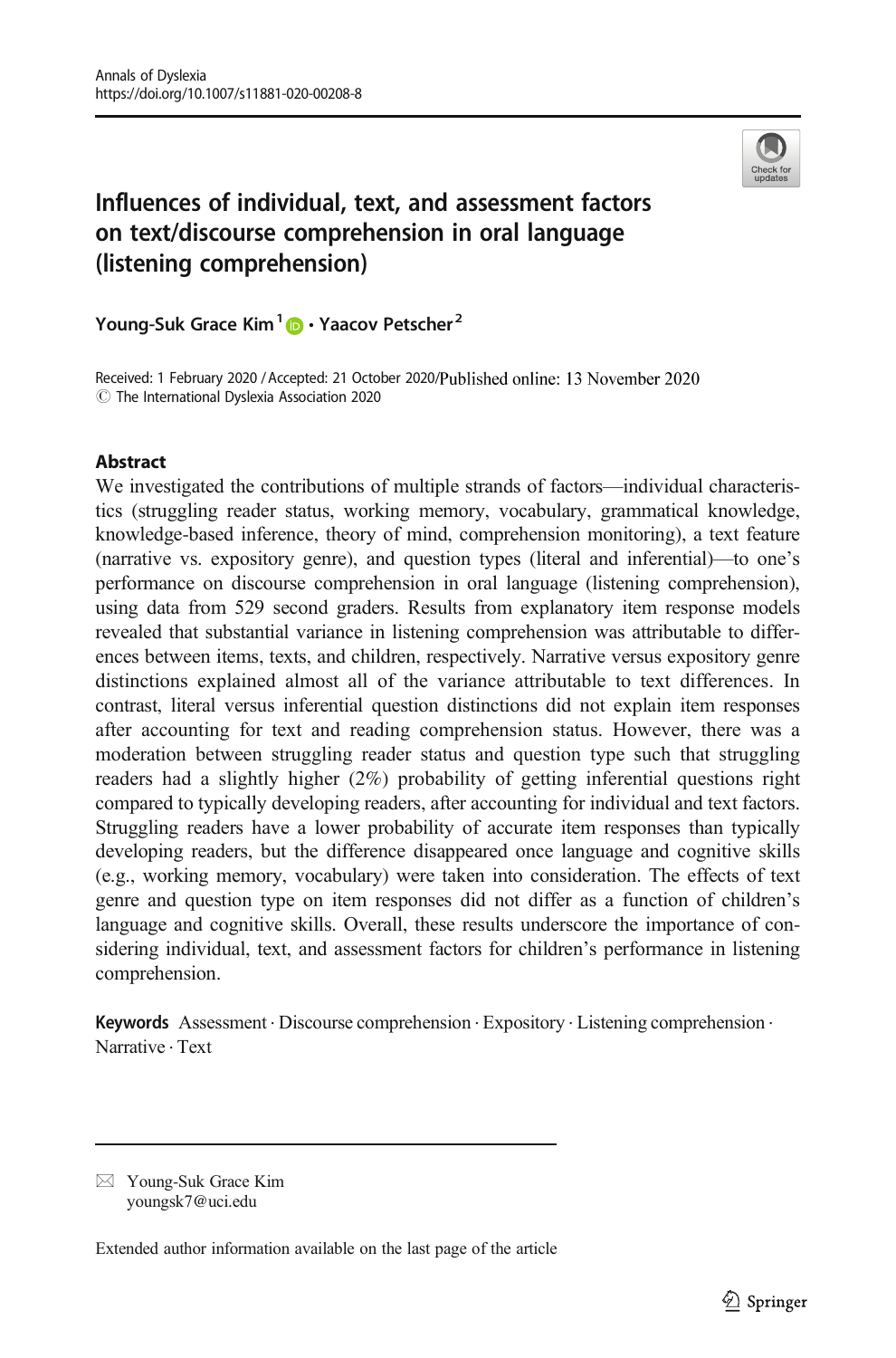Text or discourse comprehension, which includes comprehension of both oral texts (listening comprehension) and written texts (reading comprehension), is an essential skill in our modern information-driven society. Unfortunately, however, many children struggle and fail to develop proficient comprehension skills. For example, the National Assessment of Educational Progress (NAEP) in the USA has consistently found that approximately three-fourths of students read at or below basic proficiency. In addition, millions of students with learning disabilities also struggle with reading development. Research in the last four decades has made great strides and revealed numerous factors that influence one's discourse comprehension. However, the vast majority of prior work focused on person or individual characteristics (e.g., vocabulary knowledge) without sufficient attention to the roles of other factors such as text features. Furthermore, prior work almost exclusively focused on comprehension of written texts (reading comprehension), not of oral texts (listening comprehension), despite the fact that discourse comprehension includes both (Kintsch, [1988;](#page-18-0) Van Dijk & Kintsch, [1983](#page-19-0)). In the present study, we address these gaps in the literature by investigating the contributions of multiple strands of factors—child characteristics (e.g., struggling reader status, working memory), a text feature (i.e., genre: expository vs. narrative), and an assessment feature (i.e., question type: literal vs. inferential)—to one's performance on discourse comprehension in oral language (listening comprehension henceforth), using data from second graders in the USA.

### Theoretical models of text/discourse comprehension and evidence

Successful text comprehension requires construction of the situation model—a mental representation of the situation described by the text (Graesser et al., [1994](#page-17-0); Kintsch, [1988](#page-18-0)). Constructing an accurate situation model requires highly complex information processing involving construction and integration processes (e.g., see McNamara & Magliano, [2009](#page-18-0), for a review). Prior work, both empirical and theoretical, focused on individual/person characteristics that contribute to the complex processes of discourse comprehension (e.g., the simple view of reading [Gough & Tunmer, [1986](#page-17-0)], Direct and Inferential Mediation Model of Reading Comprehension (DIME; Cromley & Azevedo, [2007\]](#page-17-0)). However, growing evidence suggests the roles of text features and activity/assessment features in discourse comprehension (e.g., Collins et al., [2020](#page-17-0); McNamara et al., [1996](#page-18-0); Wolfe & Woodwyk, [2010](#page-19-0)), and these roles have been formally recognized in the direct and indirect effects model of reading (DIER; Kim, [2020](#page-18-0)). According to DIER, individual characteristics such as working memory, background knowledge, and socio-emotions do influence one's discourse comprehension. In addition, their roles in discourse comprehension are posited to differ as a function of text features (e.g., orthographic and morphological characteristics in written texts, demands on vocabulary, inference, background knowledge). Assessment factors are also posited to play a role in the extent to which one's comprehension is captured. Below is a brief review of literature on each strand—individual characteristics, assessment features (specifically types of questions), and text features.

### The roles of individual, assessment, and text factors in discourse comprehension

Evidence clearly indicates that a number of language and cognitive skills are involved in discourse comprehension processes, including working memory (Daneman & Merikle, [1996](#page-17-0);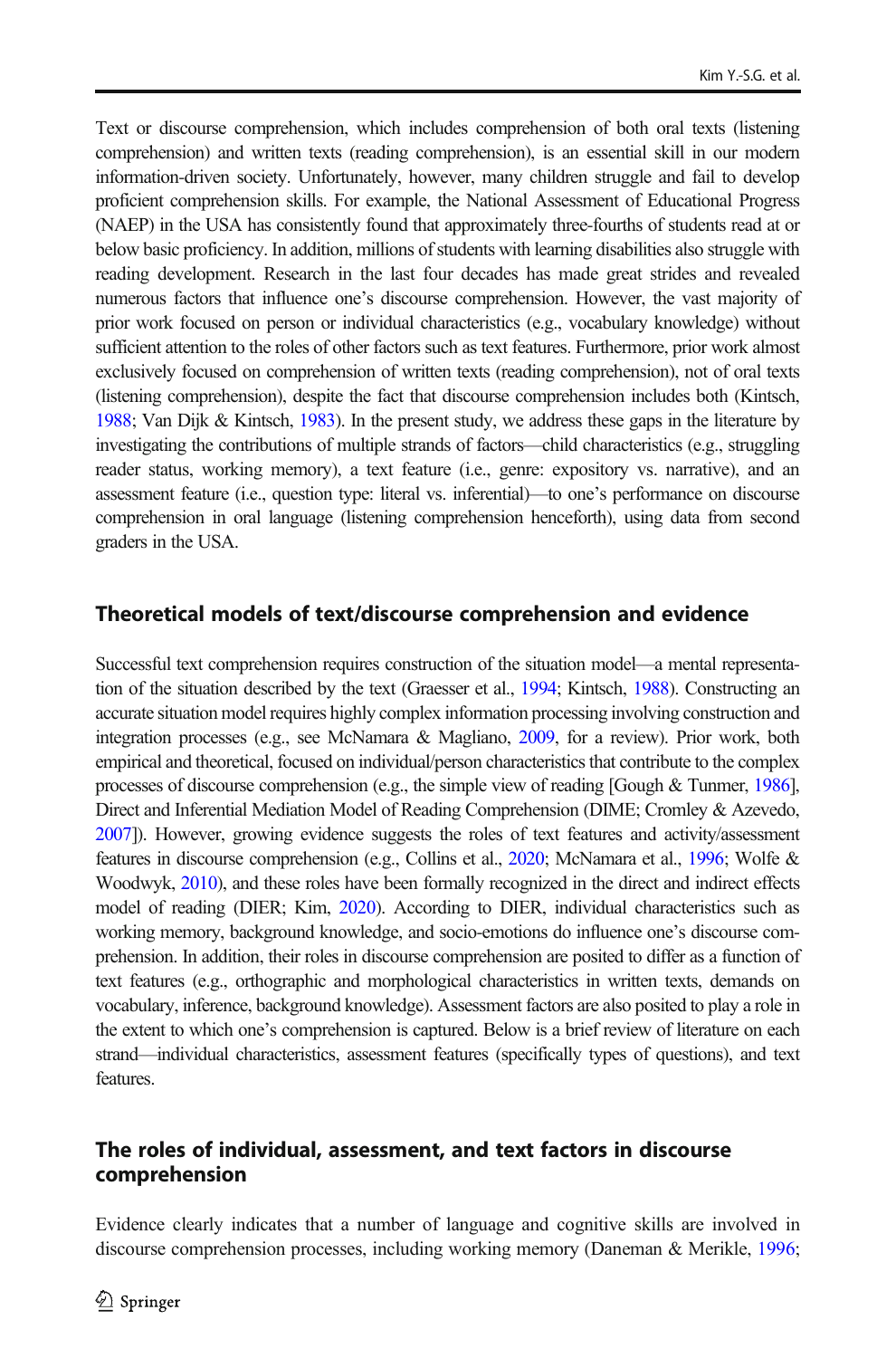Florit et al., [2011](#page-17-0); Kim, [2015,](#page-18-0) [2016](#page-18-0); Zwaan & Radvansky, [1998\)](#page-19-0), inhibitory control (Kim & Phillips, [2014\)](#page-18-0), attentional control (Conners, [2009](#page-17-0); Kim, [2016](#page-18-0)), vocabulary (Florit et al., [2011](#page-17-0); Kim, [2015](#page-18-0), [2016](#page-18-0), [2017](#page-18-0); Strasser & del Rio, [2014\)](#page-19-0), grammatical knowledge (Cain, [2007;](#page-16-0) Florit et al., [2011,](#page-17-0) [2014](#page-17-0); Kim, [2015,](#page-18-0) [2016](#page-18-0), [2017](#page-18-0), [2020;](#page-18-0) Senechal et al., [2006](#page-19-0)), inference-making (inference hereafter; Cain et al., [2004;](#page-16-0) Florit et al., [2011](#page-17-0); Kendeou et al., [2008](#page-17-0); Kim, [2016](#page-18-0), [2017](#page-18-0), [2020](#page-18-0); Lepola et al., [2012](#page-18-0); Tompkins et al., [2013\)](#page-19-0), perspective taking as measured by theory of mind (Kim, [2015,](#page-18-0) [2016;](#page-18-0) Kim & Phillips, [2014\)](#page-18-0), comprehension monitoring (Kim, [2015](#page-18-0) Kim & Phillips, [2014;](#page-18-0) Strasser & del Rio, [2014](#page-19-0)), and knowledge (topic/content knowledge (McNamara et al., [1996](#page-18-0)), text structure knowledge (Cain et al., [2004\)](#page-16-0)). Not surprisingly, children who struggle with discourse comprehension have lower skills in these language and cognitive domains (Cain & Oakhill, [1999](#page-16-0), [2006](#page-16-0); Ehrlich et al., [1999;](#page-17-0) Nation et al., [2004](#page-18-0); Oakhill, [1984\)](#page-18-0).

In regard to assessment and instruction of comprehension, two types of comprehension have been widely distinguished: literal comprehension versus inferential comprehension (Carnine et al., [2010;](#page-16-0) Cecil et al., [2015;](#page-16-0) Leslie & Caldwell, [2011;](#page-18-0) McCormick, [1992](#page-18-0); McKenna & Stahl, [2009](#page-18-0); Pearson & Dole, [1988;](#page-18-0) Pearson & Johnson, [1978;](#page-18-0) Raphael, [1984](#page-19-0); Vacca et al., [2009](#page-19-0)). Literal comprehension refers to one's understanding of what is explicitly stated in the text (Pearson & Johnson, [1978](#page-18-0)), whereas inferential comprehension is an understanding of what is not explicitly specified but implied in the text—that is, "read[ing] between the lines" (Basaraba et al., [2013](#page-16-0), p. 354). The literal and inferential taxonomy is widely adopted in assessment of discourse comprehension in normed tasks, high-stake statelevel assessments, and NAEP (e.g., Mazany et al., [2015](#page-18-0)).

Literal comprehension is typically viewed as low-level or shallow comprehension that is necessary for and easier than higher-level inferential comprehension (Alonzo et al., [2009](#page-16-0); Applegate et al., [2002;](#page-16-0) Carnine et al., [2010;](#page-16-0) Lapp & Flood, [1986;](#page-18-0) McCormick, [1992](#page-18-0)). However, evidence from previous studies is mixed about the difficulty of literal versus inferential comprehension. In some studies, poor comprehenders were found to have a particular difficulty with inferential comprehension questions (Cain & Oakhill, [1999;](#page-16-0) Davey & Macready, [1985](#page-17-0); Holmes, [1987](#page-17-0)). In another study, Potocki et al. [\(2013\)](#page-18-0) examined listening comprehension by 5-year-old skilled, less skilled, and poor comprehenders. In literal comprehension, performance did not differ between skilled and less-skilled comprehenders, but these groups outperformed poor comprehenders. In inferential comprehension, skilled comprehenders outperformed both less skilled and poor comprehenders. In Miller and Smith's ([1985](#page-18-0)) study, children in grades 2 to 5 showed no differences in performance levels as a function of the type of comprehension questions.

Finally, text features also influence discourse comprehension. Texts vary in the demands of language and cognitive skills—some texts include advanced vocabulary and/or sentence structures and/or require a greater extent of inference, perspective taking, or content knowledge. These features tend to covary by genre (e.g., narrative vs. expository). Narrative texts have received much attention with a long history in various fields, but expository or informational texts have garnered their due attention relatively recently, particularly for developing children (e.g., Duke, [2000\)](#page-17-0). Scholars have documented differences in language characteristics and structural aspects between narrative and informational texts (Derewianka, [1990;](#page-17-0) Duke & Kays, [1998;](#page-17-0) Goldman & Rakestraw, [2000](#page-17-0); Stein & Trabasso, [1981\)](#page-19-0). Successful comprehension of narrative texts tends to involve processes related to achieving coherence in thematic and causal structure that typically happen though time, whereas comprehension of expository texts tends to involve creating a coherent representation of the text content, including causal structure, and integration of text content with relevant content knowledge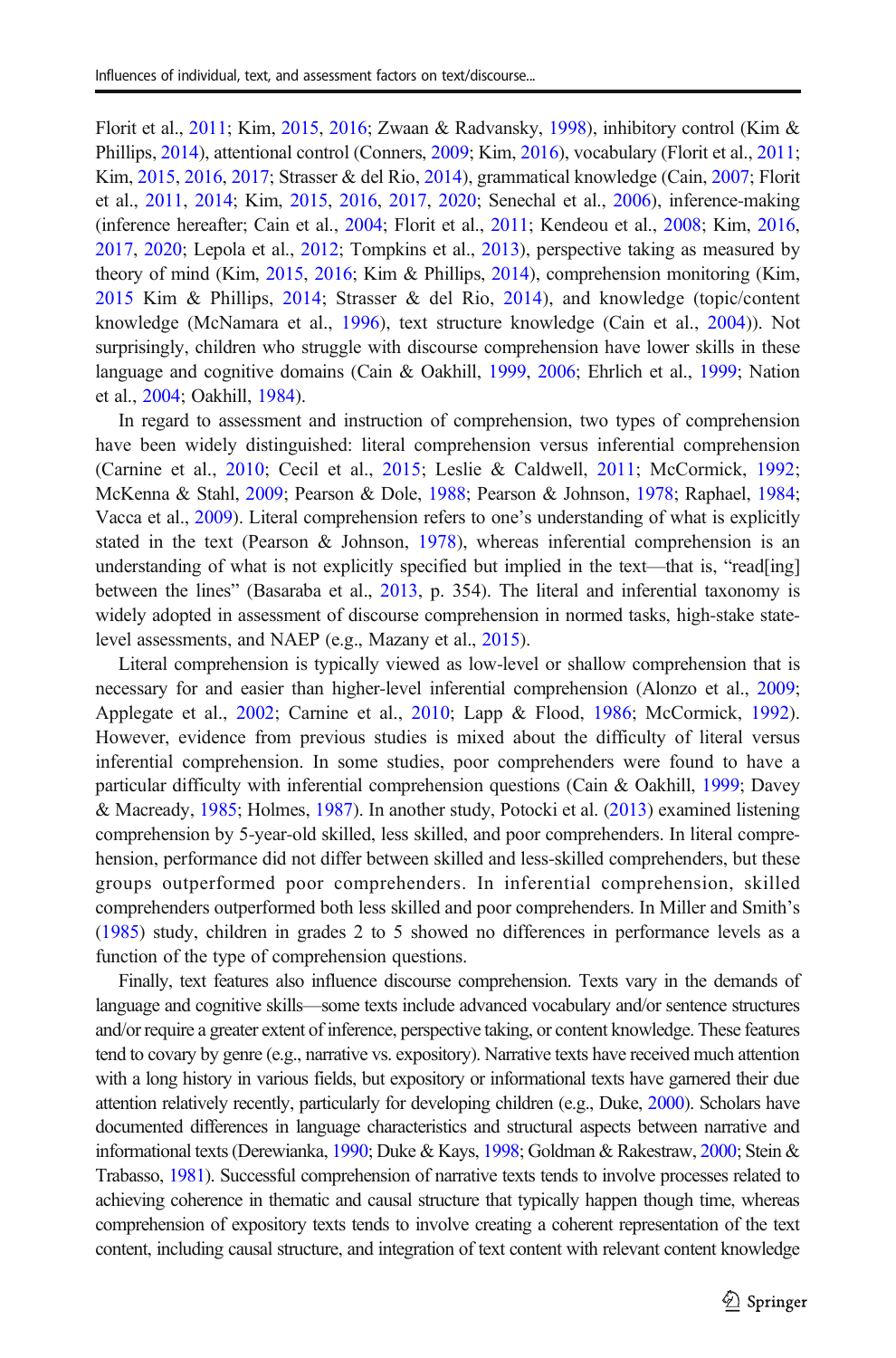(Brewer, [1980](#page-16-0); Graesser et al., [2002;](#page-17-0) Graesser et al., [1994](#page-17-0); Trabasso & Magliano, [1996\)](#page-19-0). Comprehension of narrative texts was found to be easier than expository texts for children (Best et al., [2008](#page-16-0); Williams et al., [2004\)](#page-19-0) and adults (Wolfe & Woodwyk, [2010](#page-19-0)), most likely due to greater exposure or familiarity (Duke, [2000\)](#page-17-0), less varied text structure, and less demand on knowledge on a given topic (e.g., McKeown et al., [1992;](#page-18-0) McNamara et al., [1996](#page-18-0); Wolfe & Mienko, [2007\)](#page-19-0).

#### Gaps in the literature and the present study

Prior work reviewed above has provided rich insight into the complexity of discourse comprehension. However, there are several noteworthy gaps. First, discourse comprehension in the vast majority of prior work was conducted on reading comprehension although work on listening comprehension has been growing in recent years. Listening comprehension is a necessary precursor and foundation for reading comprehension (Gough & Tunmer, [1986](#page-17-0); Hoover & Gough, [1990\)](#page-17-0), and therefore, listening comprehension merits attention. Theoretically, discourse comprehension does not differentiate reading versus listening comprehension in terms of processes (e.g., Kim, [2016;](#page-18-0) Kintsch, [1988](#page-18-0); McNamara & Magliano, [2009\)](#page-18-0) with an exception of word reading processes involved in reading comprehension (e.g., Gough & Tunmer, [1986;](#page-17-0) Kim, [2020,](#page-18-0) and recent evidence revealed that highly similar language and cognitive skills contribute to reading comprehension and listening comprehension (e.g., for listening comprehension, see Florit et al., [2014](#page-17-0); Kim, [2016;](#page-18-0) Lepola et al., [2012;](#page-18-0) Strasser & del Rio, [2014](#page-19-0); Tompkins et al., [2013;](#page-19-0) for reading comprehension, see, e.g., Cain et al., [2004](#page-16-0); Kim, [2017](#page-18-0), [2020;](#page-18-0) Oakhill et al., [2003](#page-18-0), [2005;](#page-18-0) Savage et al., [2006](#page-19-0)).

Another important gap is an understanding of how the abovementioned multiple strands of factors *together* influence discourse comprehension. The roles of individual, text, and assessment factors in comprehension have largely been studied in disparate lines of work. Consequently, we have limited knowledge of how these factors contribute to discourse comprehension in the context of one another and whether their contributions vary as a function of each other (i.e., moderation). For example, one's inferencing ability (individual factor) may have a larger effect on inferential comprehension questions compared to literal comprehension questions (e.g., Eason et al., [2012\)](#page-17-0). A recent study on reading comprehension with students in grade 4 showed an interaction between an assessment factor (open-ended versus multiple choice response format) and an individual factor (language knowledge) such that language knowledge had a greater effect on open-ended items than multiple choice items in reading comprehension (Collins et al., [2020\)](#page-17-0). Furthermore, text genre did not explain item accuracy in reading comprehension after accounting for language and cognitive skills, and item response format (Collins et al., [2020\)](#page-17-0). To our knowledge, no previous studies have investigated the roles of individual, text (genre), and assessment (question types) factors simultaneously in listening comprehension.

To address these gaps in the literature and to develop a deeper understanding of the roles of multiple strands of factors in discourse comprehension, we investigated how individual characteristics (reading comprehension status, and language and cognitive skills), a text feature (genre: expository vs. narrative), and question types (literal vs. inferential comprehension) relate to one's performance on listening comprehension, using data from developing readers in grade 2. With respect to the individual factors, children's reading comprehension status—poor or typical, with "poor" operationalized as a standard score of 85 or below in a reading comprehension task—was included for three reasons. The first reason was to confirm its relation with listening comprehension.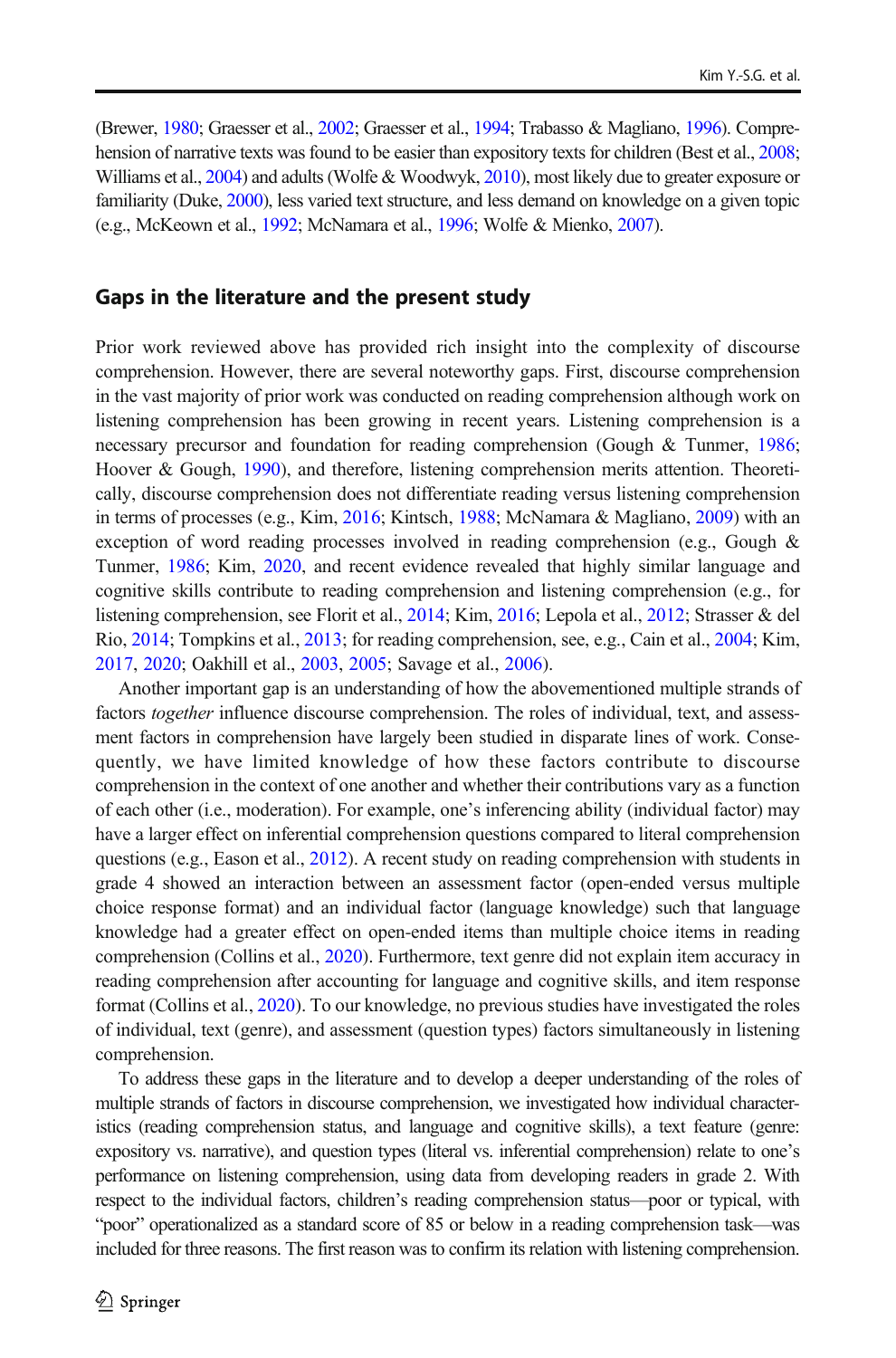Given the established relation between reading comprehension and listening comprehension (Catts et al., [2006](#page-16-0); Florit & Cain, [2011;](#page-17-0) Hoover & Gough, [1990;](#page-17-0) Kim, [2015](#page-18-0), [2017\)](#page-18-0), many poor reading comprehenders would likely be poor listening comprehenders as well. Moreover, if reading comprehension and listening comprehension draw on essentially the same language and cognitive skills except for those involved in word reading processes (e.g., phonological, orthographic, and semantic aspects), then once language and cognitive skills are accounted for, there would not be any difference in the probability of answering listening comprehension items correctly between struggling and typically developing reading comprehenders. The second reason was to explore potential moderations of reading comprehension status with a text feature and question types—that is, whether struggling reading comprehenders have greater difficulty with expository texts than with narrative texts, and with inferential comprehension questions than with literal comprehension questions. The final reason was to reflect practices in schools where decisions about instruction (e.g., grouping of students for differentiated instruction) and/or referral are typically made based on students' performance on reading comprehension, not listening comprehension.

The following four research questions guided the present study: (1) How much variance in listening comprehension is attributable to differences between individuals, texts (passages), and items?; (2) Do reading comprehension status (poor vs. typical comprehender), text genre (expository vs. narrative passage), and assessment question type (literal vs. inferential item) relate to listening comprehension?; (3) Do the effects of text genre and question type on listening comprehension vary for poor reading comprehenders versus typical reading comprehenders? Does the effect of text genre on listening comprehension vary by question type?; and (4) Do text genre, question type, and reading comprehension status explain children's performance on listening comprehension after accounting for children's language and cognitive skills (working memory, vocabulary, grammatical knowledge, inference, perspective taking, and comprehension monitoring)? Do the effects of text genre and question type on listening comprehension vary by children's language and cognitive skills?

Note that the language and cognitive skills included in this study were informed by prior evidence, and considering the practical constraint of working in the schools where a very large assessment battery is often not feasible. We anticipated that listening comprehension of expository texts would be more difficult than narrative texts for children, in line with previous work in reading comprehension, and that children who struggle with reading comprehension (i.e., poor reading comprehenders) would have lower performance than typical reading comprehenders on listening comprehension. However, we did not have a clear hypothesis about the difficulty level of literal comprehension compared to inferential comprehension items, given mixed findings in prior work (e.g., Cain & Oakhill, [1999](#page-16-0) versus Miller & Smith, [1985](#page-18-0)). We expected that once language and cognitive skills (e.g., working memory, vocabulary, inference) were accounted for, reading comprehension status would no longer explain children's performance on listening comprehension. Finally, we did not have clear a priori hypotheses about whether other language and cognitive skills would moderate the effects of text genre and question type.

#### Method

#### **Participants**

Participants included 529 second graders (53% males) in a southeastern state in the USA. These children were composed of three cohorts of students ( $Ns = 165$ , 185, and 179 in each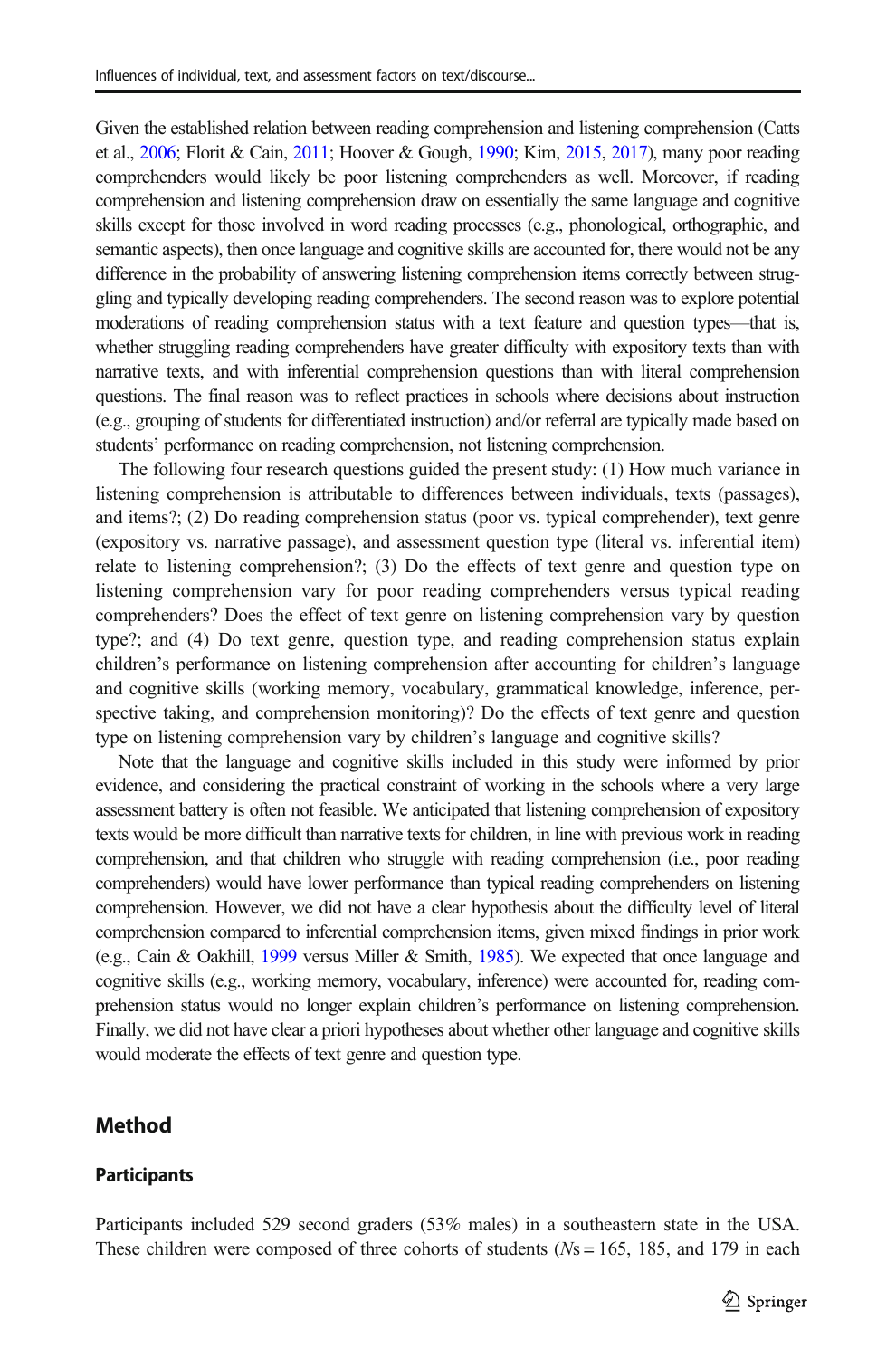cohort) from the same schools, who were assessed in three consecutive academic years in an identical manner. Data from the first two cohorts were used in an article that examined structural relations of language and cognitive skills (Kim, [2017](#page-18-0)). Seventy-two percent of the sample children qualified for free or reduced lunch, a proxy variable for poverty status. The racial/ethnic breakdown was as follows: 53% White, 34% Black, 5% Hispanic, .9% Asian/ Pacific Islander, and 5% identified as two or more races/ethnicities. Only 1% of the children  $(n=7)$  were classified as English language learners. Approximately 13% of the children received speech services, and 1% were identified to have language impairment. All children were included in the analysis.

#### Measures

Unless otherwise noted, children's responses to items in all tasks were scored dichotomously.

#### Reading comprehension

Children's reading comprehension was measured by two normed tasks: the Reading Comprehension subtest of the Wechsler Individual Achievement Test-III (WIAT-III; Wechsler, [2009\)](#page-19-0) and the Passage Comprehension subtest of the Woodcock Johnson-III (WJ-III; Woodcock et al., [2001\)](#page-19-0). In the WIAT-III, the child was asked to read narrative and expository passages and answer multiple-choice comprehension questions. In the WJ-III task, the child was asked to read sentences and passages and fill in blanks. Cronbach's alpha estimates were .82 and .83 for the WIAT-III and WJ-III, respectively. Children with poor reading comprehension were identified as those whose standard score was 85 or below in either of the reading comprehension tasks.

#### Listening comprehension

Children's listening comprehension of narrative and expository texts was assessed by the Narrative Comprehension subtest of the Test of Narrative Language (TNL; Gillam & Pearson, [2004](#page-17-0)) and an experimental expository task, respectively. In the TNL Narrative Comprehension subtest (tasks 1, 3, and 5 are comprehension tasks), the child heard three narrative stories and was asked open-ended comprehension questions for each story (a total of 30 questions). Following the TNL manual, the majority of items were scored using a dichotomous scale of 0 or 1, but some items were scored using a trichotomous scale of 0, 1, or 2 for a total possible maximum score of 40. Cronbach's alpha was .80.

The experimental expository comprehension task was composed of three expository passages from the Qualitative Reading Inventory-5 (QRI-5; Leslie & Caldwell, [2011\)](#page-18-0). Titles of the passages were as follows: Changing Matter (140 words), Whales and Fish (200 words), and Where do People Live? (282 words). After listening to each passage, the child was asked comprehension questions (a total of 24 questions across the three passages). Cronbach's alpha was .76.

Comprehension questions in the TNL and experimental expository task were classified into literal and inferential questions. Literal questions required children to recall explicitly stated information from the text (e.g., "What was the girl's name?" in the Test of Narrative Language Task 1; "What three things does all matter have?" in the *Changing Matter* expository text), whereas inferential questions required inferring information that was not explicitly stated in the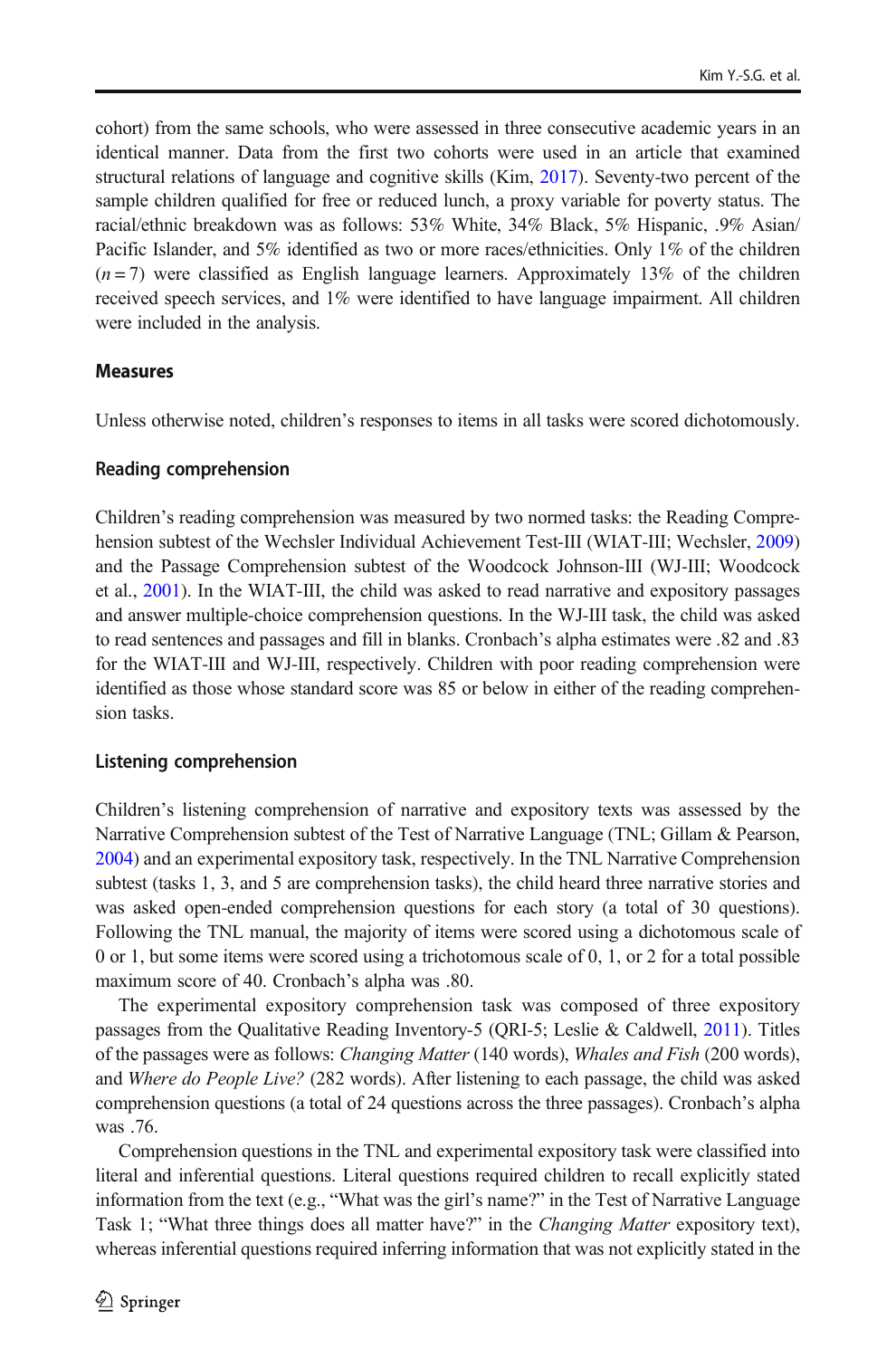text (e.g., "What was the problem in the story?" in the Test of Narrative Language Task 1; "What do you think causes matter to change form?" in the *Changing Matter* expository text).

To distinguish literal from inferential question types in the experimental expository task, we used the designation of question types identified by the authors of the QRI-5 (Leslie  $\&$ Caldwell, [2011](#page-18-0)). For the TNL, literal and inferential question types were not identified by the TNL authors, and thus, the questions were coded by the present study's research team into literal and inferential questions. If the correct response was explicitly stated in the text, the question was coded as a literal question; otherwise, the question was coded as an inferential question. Agreement rate was 100% between two coders (first author and a graduate student). There were a total of 39 literal questions (25 in the TNL) and 15 inferential questions (5 in the TNL) across the TNL and the QRI-5 passages.

#### Knowledge-based inference

Knowledge-based inferencing skill was measured by the Inference task of the Comprehensive Assessment of Spoken Language (CASL; Carrow-Woolfolk, [1999\)](#page-16-0). In this task, the child heard 2- to 3-sentence stories and was asked a question that required inference using background knowledge (e.g., Mother called to four-year-old Sandra and says 'Be sure to bring your bathing suit. And don't forget your shovel and bucket.' Where are they going?). Two practice items and 25 test items were included. Test administration discontinued after five consecutive incorrect items, following the assessment protocol. Cronbach's alpha was .89.

#### Perspective taking (theory of mind)

A theory of mind task, false belief task specifically, was used. Studies have shown that firstorder theory of mind develops around age 4 (Wellman et al., [2001\)](#page-19-0) while second-order theory of mind develops around ages 5 to 7 (Perner & Wimmer, [1985](#page-18-0); Sullivan et al., [1994](#page-19-0)). Considering the developmental phase of children in our sample, three second-order scenarios were used. Second-order scenarios examine a child's ability to infer a story character's mistaken belief about another character's knowledge (e.g., John may think, "Aaron believes that Jane knows that there is a bake sale"; see Arslan et al., [2017\)](#page-16-0) and, therefore, tap one's complex reasoning skill, particularly related to perspectives. The three scenarios involved the context of a bake sale, visit to a farm, and going out for a birthday celebration. These scenarios were presented with a series of illustrations, followed by questions. There were six questions per scenario for a total of 18 questions. Cronbach's alpha was .79.

#### Comprehension monitoring

An inconsistency detection task was used (e.g., Baker, [1984](#page-16-0); Cain et al., [2004;](#page-16-0) Kim & Phillips, [2014](#page-18-0)). The child heard a short scenario and was asked to identify whether the story made sense or not (e.g., Susan's favorite color is green. Her bag is green. Her pants are green. Susan's favorite color is red.). If the child indicated that the story did not make sense, she was asked to provide a brief explanation and to fix the story so that it made sense. There were two practice items and nine experimental items. Consistent (three items) and inconsistent stories (six items) stories were randomly ordered. For all nine items, accuracy of the child's answer about whether a scenario was consistent or inconsistent was dichotomously scored. For the six inconsistent stories, the accuracy of the child's explanation and repair of the story were also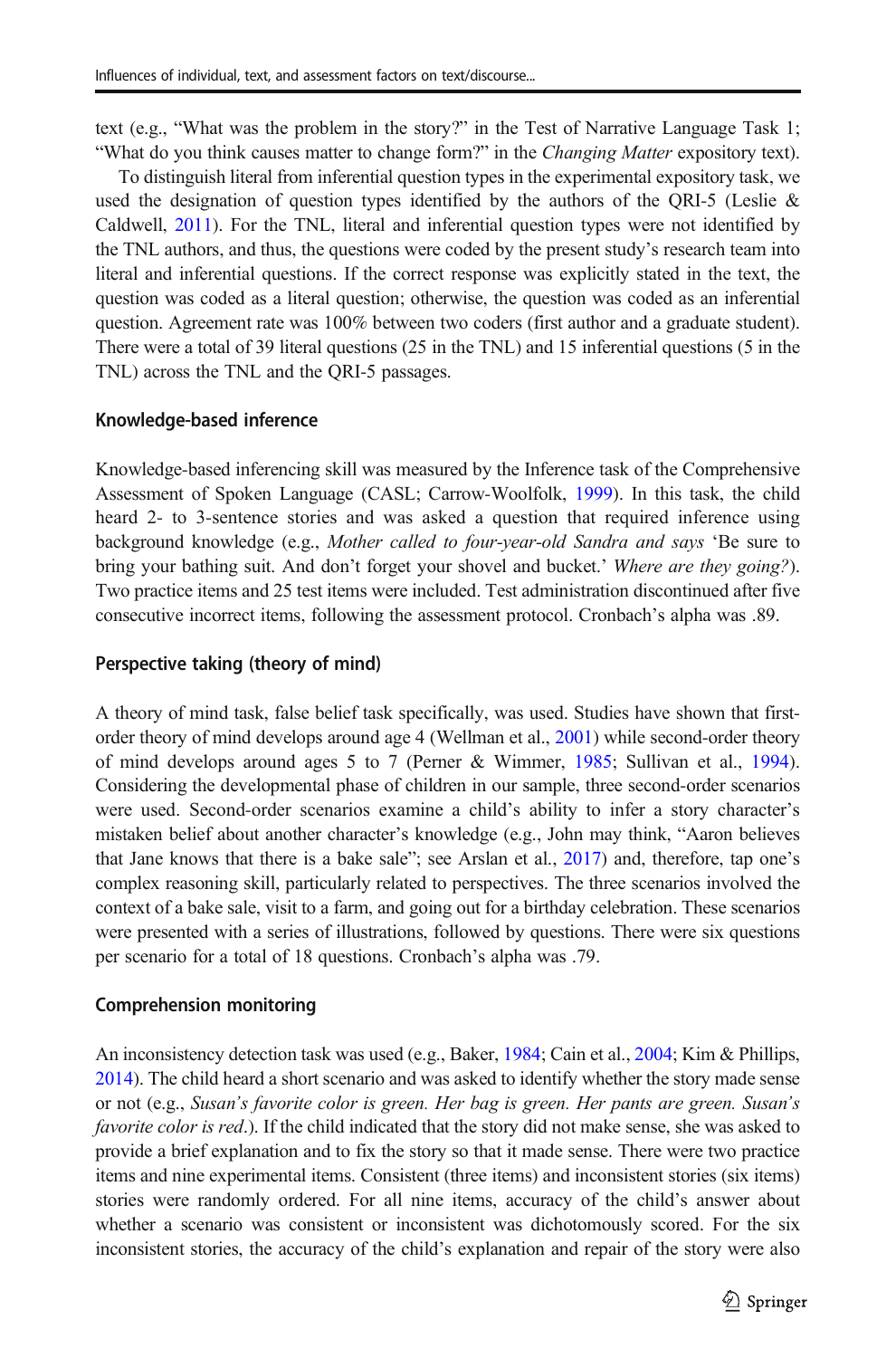dichotomously scored for each item. If the child correctly responded to an inconsistent story, the total maximum possible score for the item was 3—one for correctly identifying inconsistency, one for providing a correct explanation, and one for an accurate repair; thus, the total possible score was 21. Note that the correlation of the score accounting for the repair versus not was extremely high, and therefore, the score accounting for the repair was used in the study (see Kim, [2017](#page-18-0)). Cronbach's alpha was .77.

### Vocabulary

An expressive measure, the Picture Vocabulary subtest of the WJ-III (Woodcock et al., [2001\)](#page-19-0) was used. In this task, the child was asked to identify pictured objects. Test administration discontinued after six consecutive incorrect items. Cronbach's alpha was .77.

### Grammatical knowledge

The Grammaticality Judgement task of CASL (Carrow-Woolfolk, [1999\)](#page-16-0) was used. The child heard a sentence (e.g., *The children is running*) and was asked whether the sentence was grammatically correct. If incorrect, the child was asked to correct the sentence. Test administration discontinued after five consecutive incorrect items. Cronbach's alpha was .90.

### Working memory

A listening span task (Daneman & Merikle, [1996](#page-17-0); Kim, [2015,](#page-18-0) [2016\)](#page-18-0) was used to measure working memory. In this task, the child was presented with a short sentence involving common knowledge familiar to children and was asked to identify whether the heard sentence (e.g., Apples are blue) was correct or not. After hearing multiple sentences (i.e., two to four), the child was asked to identify the last word of each sentence. There were four practice items and 13 experimental items. Children's yes/no responses regarding the veracity of the statement were not scored, but their responses on the last words in correct order were given a score of 0 to 2: correct last words in correct order were given 2 points, correct last words in incorrect order were given 1 point, and incorrect last words were given 0 points. The total possible score was 26. Testing was discontinued after three incorrect responses. Cronbach's alpha was estimated to be .74.

# Procedures

Children were individually assessed in a quiet space in the school. The assessment battery was administered in several sessions with each session 30 to 40 min long.

# Data analysis

A series of explanatory item response models (EIRMs; De Boeck & Wilson, [2004](#page-17-0)) were used to understand the extent to which variation in listening comprehension item accuracy was due to child-level differences compared to item-level differences, passage-level differences, classroom-level differences, and school-level differences. EIRMs are a form of generalized linear mixed models that blend multilevel and psychometric traditions to evaluate person-level ability and item-level accuracy along with predictors of individual differences on both sides (Petscher et al., [2019](#page-18-0)). Although a variety of EIRMs appear in the literature, our approach used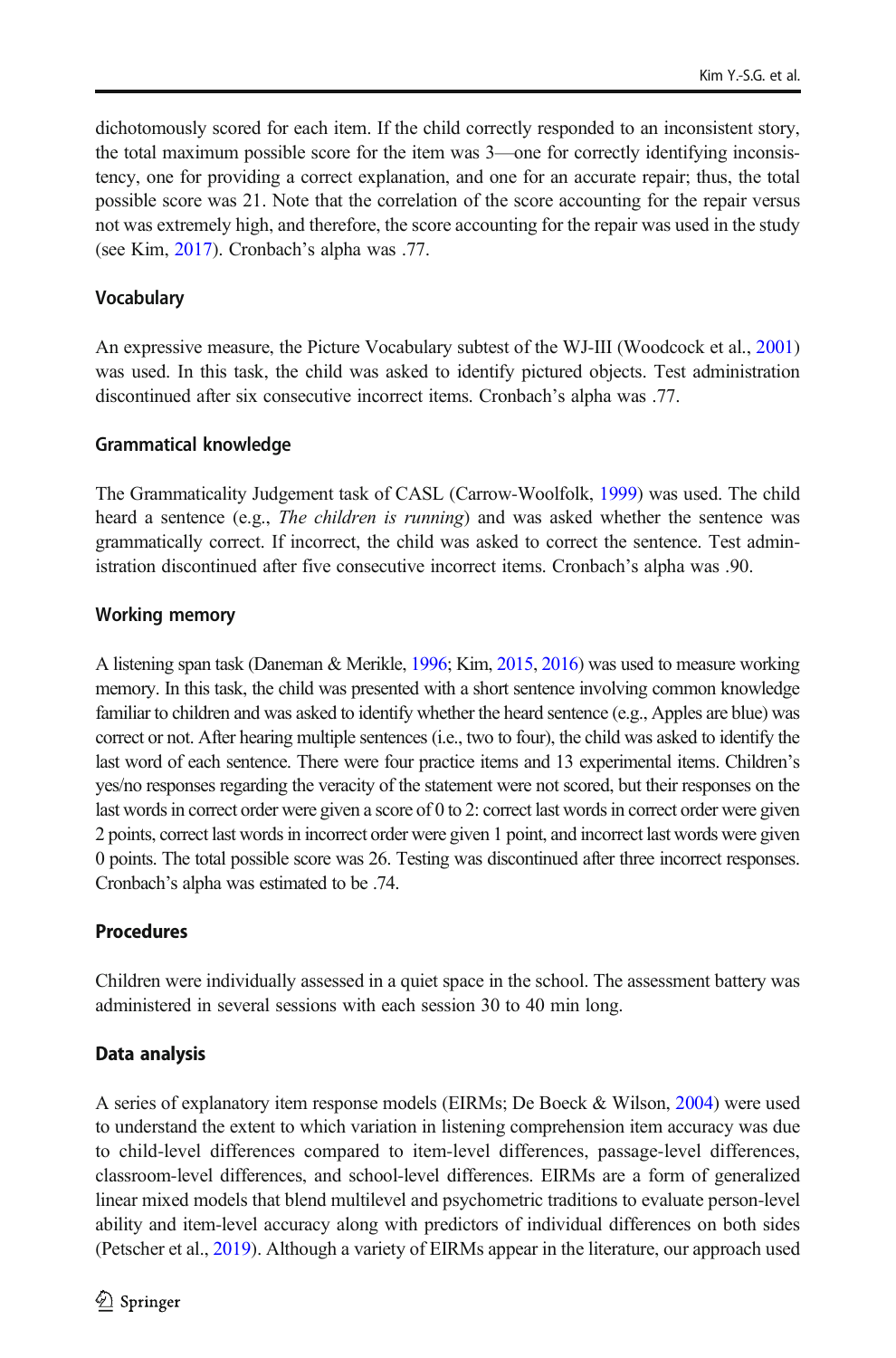<span id="page-8-0"></span>a variation of the double-explanatory model. The double-explanatory model refers to an EIRM that uses item and person covariates to explain variance in item accuracy at the item and person levels. Our statistical modeling included five total random effects (i.e., child, item, passage, classroom, and school), and covariates were included for the child, item, and passage effects. Classroom and school effects were included to account for the shared environment and nesting structure of the data; however, their inclusion was primary so that the standard errors for the fixed effects were appropriately estimated. No specific classroom or school predictors were included. It is important to note that because EIRMs are a form of psychometric modeling (i.e., item response theory models), the intercept can be interpreted to understand person-level ability and item-level difficulty. The focus of our research questions primarily lies with understanding person-level ability and explanations of variance; thus, our interpretations in the unconditional model will focus on person-level log odds of success and not the item-level difficulty.

A total of five EIRMs were estimated to address the research questions. To address the first research question, an unconditional model estimated the mean log odds of item-level accuracy as well as the variance for each of the five levels in the model (i.e., item-level differences, passage-level differences, child-level differences, classroom-level differences, and school-level differences). Intraclass correlations were computed from the random effects to understand what percentage of the variance was due to each of the five levels.

Research questions 2 to 4 were addressed by fitting four conditional EIRMs. The second research question was examined in model 1, which included the dichotomous variables to explain passage effects (i.e., expository vs. narrative) and item effects (i.e., literal vs. inferential questions) as well as the indicator of whether children had poor reading comprehension. The third research question was addressed by model 2, which was built on model 1 by including two-way and three-way interactions among the expository versus narrative passage variable, literal versus inferential question variable, and poor versus typical comprehender variable. The fourth research question was addressed by models 3 and 4. Model 3 added to model 2 with grand mean–centered child-level indicators of inferencing, theory of mind, comprehension monitoring, vocabulary, grammatical knowledge, and working memory. Model 4 included the child-, item-, and passage-level main effects from model 3 along with two-way and three-way interactions of the item and passage variables with child-level language and cognitive skills. Each of models  $1-4$  was compared to the unconditional model via pseudo- $R<sup>2</sup>$  statistics to understand the respective proportion of variance explained at each level based on the included covariates. All analyses were conducted using the lme4 package (Bates et al., [2014\)](#page-16-0).

#### **Results**

#### Preliminary analysis and descriptive statistics

A preliminary review of the data showed that less than 1% of the responses were missing for any of the measured variables. Little's missing completely at random (MCAR) test suggested that all missing data met reasonable assumptions for MCAR ( $\chi^2$  (21) = 19.52, p = .552); thus, using full information maximum likelihood for model estimation was appropriate. Descriptive statistics and correlations are reported in Table [1](#page-9-0) and showed that 27% of children in this sample met the criteria for poor reading comprehension. The sample children's standard scores in normed tasks, vocabulary ( $M = 96.78$ ,  $SD = 10.29$ ), knowledge-based inference ( $M = 92.70$ ,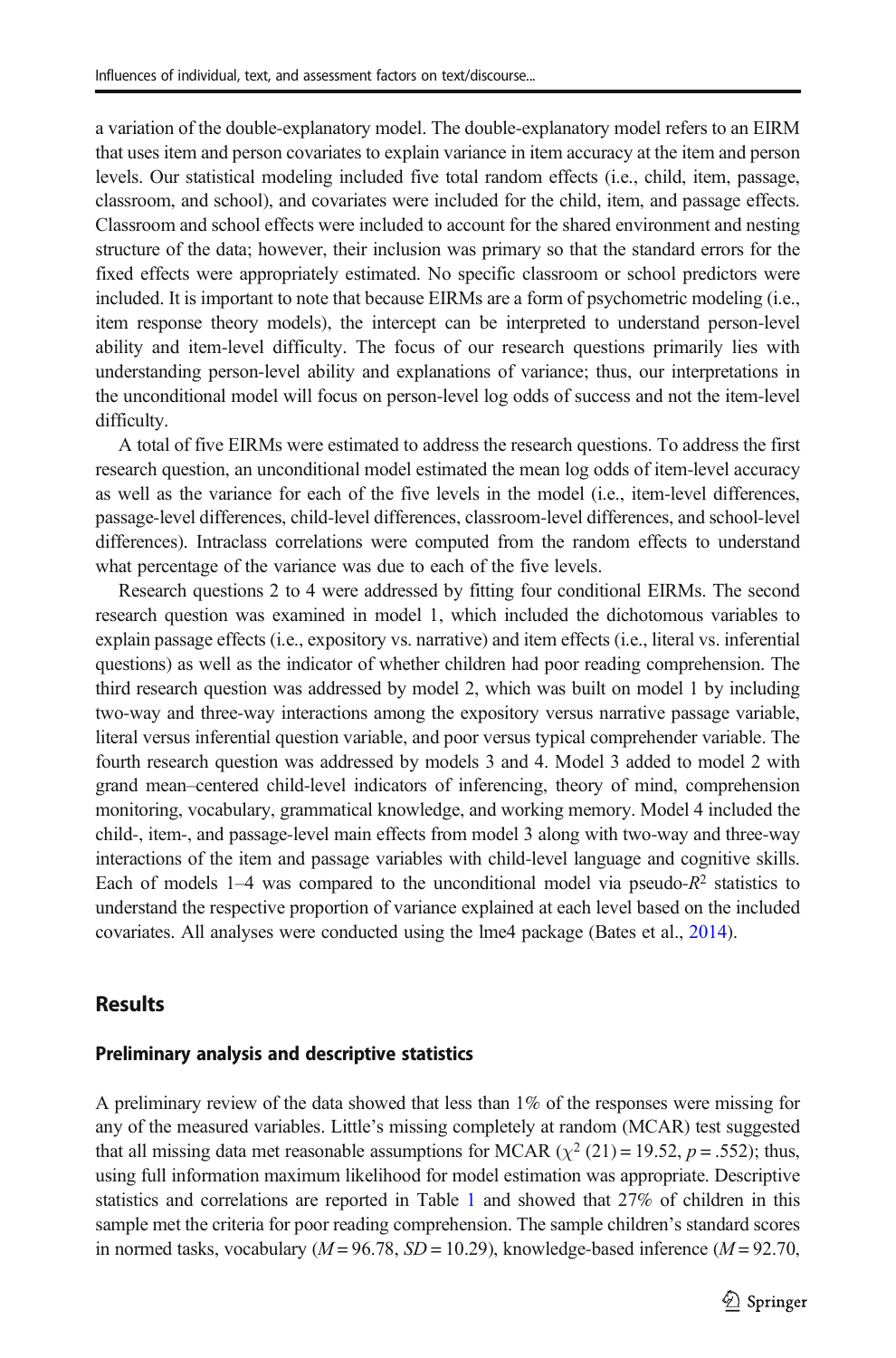| Variable                                                                                                    | M                      | SD                     |                           | $\mathcal{P}$     | 3                 | 4                  | 5                 | 6                 |                    | 8           |  |
|-------------------------------------------------------------------------------------------------------------|------------------------|------------------------|---------------------------|-------------------|-------------------|--------------------|-------------------|-------------------|--------------------|-------------|--|
| 1. Poor reading comprehension<br>2. Test of narrative language: SS<br>3. Qualitative reading inventory: Raw | 0.27<br>8.47<br>9.35   | 0.44<br>2.86<br>3.57   | 1.00<br>$-.44$<br>$-34$   | 1.00<br>.56       | 1.00              |                    |                   |                   |                    |             |  |
| 4. WJ picture vocabulary: SS<br>5. Knowledge-based inference: SS<br>6. Theory of mind: Raw                  | 96.78<br>92.70<br>7.93 | 10.29<br>12.96<br>4.09 | $-.46$<br>$-43$<br>$-.27$ | .55<br>.67<br>.54 | .43<br>.49<br>.51 | 1.00<br>.55<br>.40 | 1.00<br>.48       | 1.00              |                    |             |  |
| 7. Grammaticality judgement: SS<br>8. Comprehension monitoring: Raw<br>9. Working memory: Raw               | 95.50<br>6.72<br>7.78  | 13.16<br>2.97<br>4.05  | $-.52$<br>$-22$<br>$-.27$ | .62<br>.44<br>.31 | .46<br>.41<br>.33 | .58<br>.30<br>.34  | .66<br>.46<br>.28 | .40<br>.35<br>.30 | 1.00<br>.37<br>.37 | 1.00<br>.21 |  |

<span id="page-9-0"></span>Table 1 Sample means, standard deviations, and correlations among key measures

Poor reading comprehension, dichotomous indicator of poor reading comprehension (SS  $\leq$  85); SS, standard score; Raw, raw score; Qualitative reading inventory, Qualitative reading inventory passages (expository texts); WJ, Woodcock Johnson; All correlations are statistically significant  $p < .05$ 

 $SD = 12.96$ ), grammatical knowledge ( $M = 95.50$ ,  $SD = 13.16$ ), and TNL comprehension ( $M =$ 8.47,  $SD = 2.86$  where norm mean is 10), were all within the normal range of development. Correlations among the reading and language measures were weak to moderate in strength, ranging from  $r = .21$  between comprehension monitoring and working memory to  $r = .67$ between knowledge-based inference and the narrative comprehension (TNL). All measures were negatively correlated with the dichotomous indicator of poor reading comprehension  $(-.52 < r < -.22)$ , meaning that a standard score ≤85 on either or both of the reading comprehension tasks was associated with lower performance on language and cognitive measures.

### Research question 1: How much variance in listening comprehension is attributable to differences between individuals, passages or texts, and items?

Results from the unconditional model showed that the mean log odds of item-level accuracy was 0.41 ( $p = .46$ ). This estimated value indicated that the chance of correctly responding to a given item across the six passages (three narrative and three expository passages) was, on average, .60, which was close to the observed mean percentage correct of 58.7% in the sample data. Random effects for the unconditional model are reported in Table [2,](#page-10-0) which shows that for the five random effects specified, 33% of the variance in item responses was due to betweenitem differences followed by 18% due to between-passage differences, 8% due to betweenperson differences, 2% due to between-classroom differences, and 0% due to between-school differences. The logit-scale variance, a fixed quantity, represented 39% of the total variance. Because the school-level variance was estimated as 0.00, it was removed as a random effect from the conditional models.

## Research question 2: Do reading comprehension status (poor vs. typical reading comprehender), text genre (narrative vs. expository), and question type (literal vs. inferential) relate to listening comprehension?

As shown in conditional model 1 in Table [3](#page-11-0), passage type (narrative vs. expository), question type (literal vs. inferential), and reading comprehension status (poor vs. typical) were significantly related to the log odds of listening comprehension accuracy. The negative effect for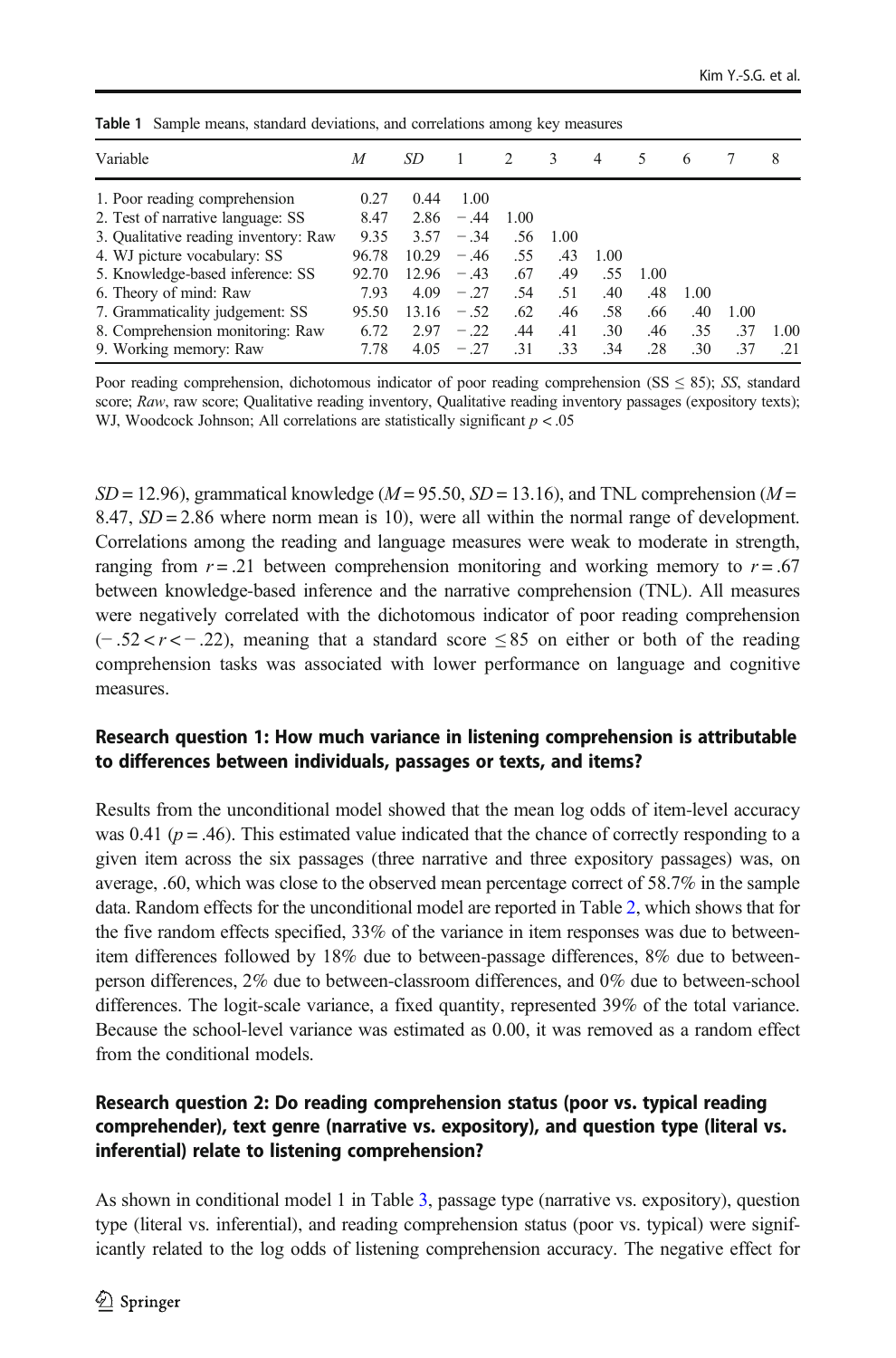| Model         | Random effect | Child | Random effects | Passage | Logit |      |      |
|---------------|---------------|-------|----------------|---------|-------|------|------|
|               |               |       | Classroom      | School  | Item  |      |      |
| Unconditional | Variance      | 0.69  | 0.14           | 0.00    | 2.79  | 1.47 | 3.29 |
|               | <b>ICC</b>    | 0.08  | 0.02           | 0.00    | 0.33  | 0.18 | 0.39 |
| Model 1       | Variance      | 0.62  | 0.01           |         | 2.77  | 0.03 | 3.29 |
|               | Pseudo- $R^2$ | 0.10  | 0.93           |         | 0.01  | 0.98 |      |
| Model 2       | Variance      | 0.62  | 0.01           |         | 2.68  | 0.05 | 3.29 |
|               | Pseudo- $R^2$ | 0.10  | 0.93           |         | 0.04  | 0.97 |      |
| Model 3       | Variance      | 0.24  | 0.01           |         | 2.68  | 0.04 | 3.29 |
|               | Pseudo- $R^2$ | 0.65  | 0.93           |         | 0.04  | 0.97 | -    |
| Model 4       | Variance      | 0.24  | 0.01           |         | 2.68  | 0.05 | 3.29 |
|               | Pseudo- $R^2$ | 0.65  | 0.93           |         | 0.04  | 0.97 |      |

<span id="page-10-0"></span>Table 2 Random effect coefficients from unconditional and conditional explanatory item response models

Logit scale variance for all EIRMs is fixed at  $\pi^2/3 \sim 3.29$ 

ICC intraclass correlation

expository passages  $(-2.37, p < .001)$  indicated that expository passages were harder for children than narrative passages. The intercept value of 1.83 is partially referent to narrative passages, which, when converted to a probability, reflects that children had a .86 chance of correctly answering a question from narrative text. The fitted log odds value for expository passages was  $-0.54$  (i.e., 1.83 +  $-2.37$ ) and translated to a .37 probability of success on items from expository text. Poor reading comprehension was negatively related to listening comprehension performance such that poor comprehenders' fitted log odds of .98 (i.e., 1.83 + − .85) equated to a .73 probability of a correct response compared to .86 for typical comprehenders. The inclusion of the three variables in model 1 resulted in 10% of the child variance explained, 93% of the classroom variance explained, 1% of the item variance explained, and 98% of the passage variance explained (Table 2). We further explored the nature of the large pseudo- $R<sup>2</sup>$  for passage variance by estimating item-level difficulty differences between the passage types. It was plausible that text genre explaining between-passage differences was less to do with text complexity or features of genre itself and more to do with the respective difficulty of items for narrative and expository passages. The average percentage of items correct for narrative passages was  $74.4\%$  (SD = 43.6%) compared to 39.0% (SD = 48.8%) for expository passages. The standardized effect size difference between these two aggregate difficulty values was  $d = 0.76$ , a large practically important effect in item difficulties.

# Research question 3: Do the effects of text genre and question type on listening comprehension vary for poor reading comprehenders versus typical reading comprehenders? Does the effect of text genre on listening comprehension vary by question type?

Conditional model 2 (Table [3\)](#page-11-0) included interactions among the three main effects (expository/ narrative passage type, literal/inferential question type, and poor/typical reading comprehension status). Results showed a significant effect for the interaction between question type and reader status ( $-0.29$ ,  $p = .04$ ; Table [3\)](#page-11-0). The direction of the coefficients for the interaction and main effects pointed to poor comprehenders having a lower probability of a correct response on literal questions compared to inferential questions. However, we refrain from further interpretation of this interaction until the model 3 results (see below), a more comprehensive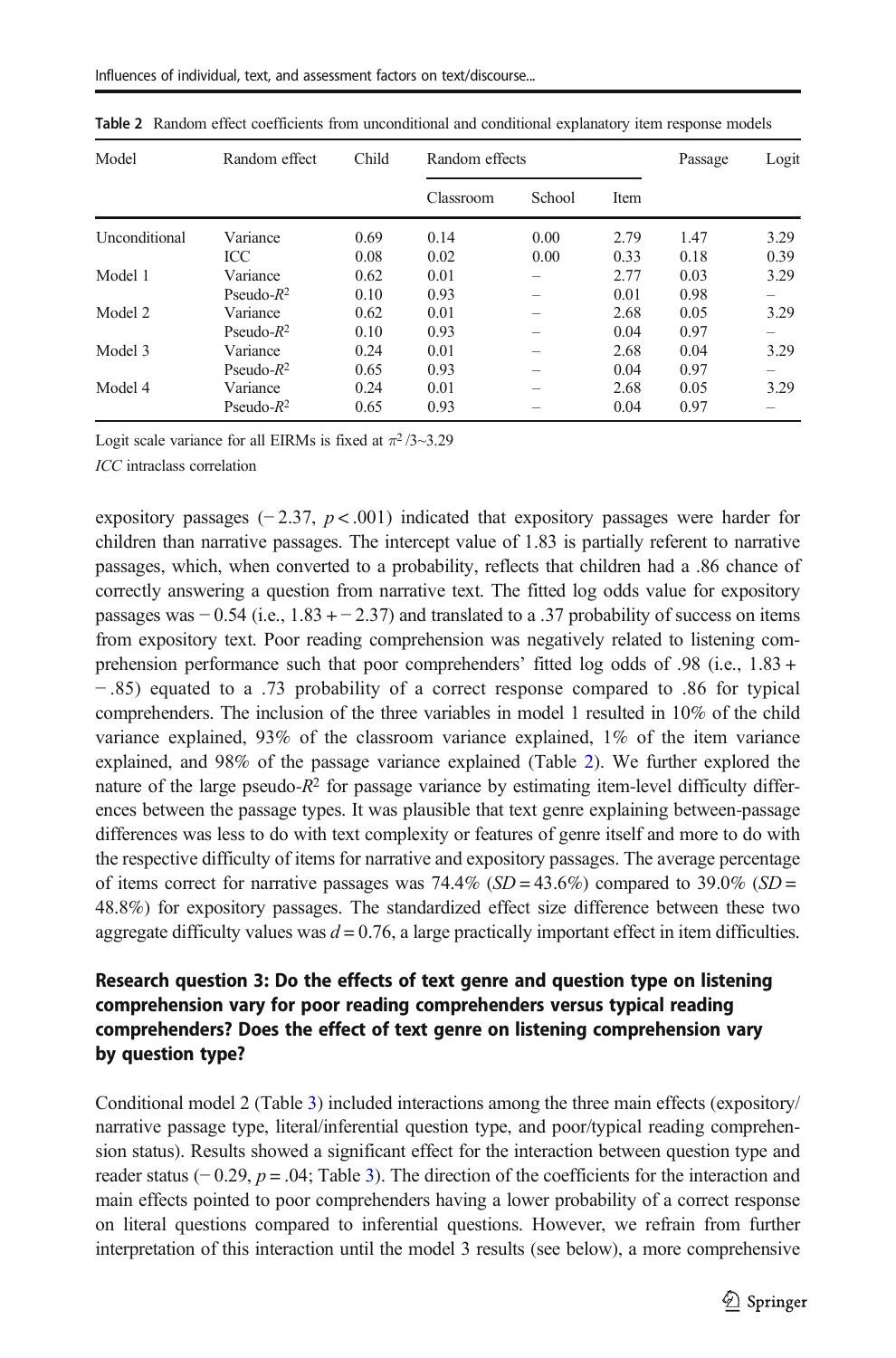| Fixed effect                   | Model 1 |           | Model 2          |         |      | Model 3        |         |      | Model 4          |         |           |                  |
|--------------------------------|---------|-----------|------------------|---------|------|----------------|---------|------|------------------|---------|-----------|------------------|
|                                | Est.    | <b>SE</b> | $\boldsymbol{p}$ | Est.    | SE   | $\overline{p}$ | Est.    | SE   | $\boldsymbol{p}$ | Est.    | <b>SE</b> | $\boldsymbol{p}$ |
| Intercept                      | 1.83    | 0.54      | .001             | 2.37    | 0.75 | .001           | 2.17    | 0.73 | .003             | 2.26    | 0.74      | .003             |
| Expository                     | $-2.37$ | 0.49      | < .001           | $-3.22$ | 0.92 | < .001         | $-3.22$ | 0.90 | $-.001$          | $-3.33$ | 0.92      | < .001           |
| Literal                        | 0.06    | 0.53      | .915             | $-0.60$ | 0.81 | .46            | $-0.60$ | 0.79 | .45              | $-0.68$ | 0.80      | .40              |
| Poor Reading                   | $-0.85$ | 0.09      | < 0.001          | $-0.59$ | 0.15 | $-.001$        | 0.18    | 0.15 | .229             | $-0.08$ | 0.07      | .29              |
| Comprehender                   |         |           |                  |         |      |                |         |      |                  |         |           |                  |
| Expository*Literal             |         |           |                  | 1.20    | 1.06 | .26            | 1.20    | 1.04 | .25              | 1.30    | 1.06      | .22              |
| Expository*Poor                |         |           |                  | $-0.27$ | 0.16 | .10            | $-0.26$ | 0.16 | .10              |         |           |                  |
| Reading Comprehender           |         |           |                  |         |      |                |         |      |                  |         |           |                  |
| Literal*Poor                   |         |           |                  | $-0.29$ | 0.14 | .04            | $-0.29$ | 0.14 | .04              |         |           |                  |
| Reading Comprehender           |         |           |                  |         |      |                |         |      |                  |         |           |                  |
| Expository*Literal*Poor        |         |           |                  | 0.27    | 0.18 | .14            | 0.27    | 0.18 | .14              |         |           |                  |
| Reading Comprehender           |         |           |                  |         |      |                |         |      |                  |         |           |                  |
| Inference                      |         |           |                  |         |      |                | 0.02    | 0.00 | $-.001$          | 0.02    | 0.01      | .006             |
| Theory of mind                 |         |           |                  |         |      |                | 0.07    | 0.01 | $-.001$          | 0.05    | 0.02      | .01              |
| Monitoring                     |         |           |                  |         |      |                | 0.05    | 0.01 | $-.001$          | 0.05    | 0.03      | .06              |
| Vocabulary                     |         |           |                  |         |      |                | 0.01    | 0.00 | .001             | $-0.00$ | 0.01      | .96              |
| Grammar                        |         |           |                  |         |      |                | 0.01    | 0.00 | .003             | 0.01    | 0.00      | .04              |
| Working Memory                 |         |           |                  |         |      |                | 0.02    | 0.01 | .004             | 0.03    | 0.02      | .09              |
| Expository*Inference           |         |           |                  |         |      |                |         |      |                  | $-0.01$ | 0.01      | .16              |
| Literal*Inference              |         |           |                  |         |      |                |         |      |                  | 0.00    | 0.01      | .22              |
| Inference*Expository*Literal   |         |           |                  |         |      |                |         |      |                  | $-0.00$ | 0.01      | .83              |
| Expository*Theory of Mind      |         |           |                  |         |      |                |         |      |                  | 0.03    | 0.02      | .14              |
| Literal*Theory of Mind         |         |           |                  |         |      |                |         |      |                  | 0.01    | 0.02      | .47              |
| ToM*Expository*Literal         |         |           |                  |         |      |                |         |      |                  | $-0.03$ | 0.02      | .25              |
| Expository*Monitoring          |         |           |                  |         |      |                |         |      |                  | 0.01    | 0.03      | .83              |
| Literal* Monitoring            |         |           |                  |         |      |                |         |      |                  | $-0.01$ | 0.03      | .60              |
| Monitoring *Expository*Literal |         |           |                  |         |      |                |         |      |                  | 0.01    | 0.03      | .74              |
| Expository*Vocabulary          |         |           |                  |         |      |                |         |      |                  | 0.01    | 0.01      | .32              |
| Literal*Vocabulary             |         |           |                  |         |      |                |         |      |                  | 0.01    | 0.01      | .08              |
| Vocabulary *Expository*Literal |         |           |                  |         |      |                |         |      |                  | $-0.01$ | 0.01      | .29              |
| Expository*Grammmar            |         |           |                  |         |      |                |         |      |                  | $-0.00$ | 0.01      | .88              |
| Literal*Grammar                |         |           |                  |         |      |                |         |      |                  | $-0.01$ | 0.01      | .40              |
| Grammar*Expository*Literal     |         |           |                  |         |      |                |         |      |                  | $-0.00$ | 0.01      | .89              |
| Expository*Working Memory      |         |           |                  |         |      |                |         |      |                  | 0.01    | 0.02      | .77              |
| Literal *Working Memory        |         |           |                  |         |      |                |         |      |                  | $-0.02$ | 0.02      | .30              |
| Working Memory*                |         |           |                  |         |      |                |         |      |                  | 0.01    | 0.02      | .74              |
| Expository*Literal             |         |           |                  |         |      |                |         |      |                  |         |           |                  |

<span id="page-11-0"></span>Table 3 Fixed effect coefficients for conditional explanatory item response models

model that includes children's language and cognitive skills. The inclusion of interactions did not appreciably change the estimated variance components or pseudo-R<sup>2</sup> statistics compared to model 1.

Model 3 included language and cognitive skills, and results (Table 3) showed statistically significant effects for knowledge-based inference (0.02,  $p < .001$ ), theory of mind (0.07,  $p < .001$ ), comprehension monitoring (0.05,  $p < .001$ ), vocabulary (0.01,  $p = .001$ ), grammatical knowledge (0.01,  $p = .003$ ), and working memory (0.02,  $p = .004$ ). It is of note that once these language and cognitive skills were included in the model, the effect of poor reading comprehension was no longer statistically significant (0.18,  $p = .23$ ). The inclusion of language and cognitive predictors resulted in 65% of the child-level variance explained.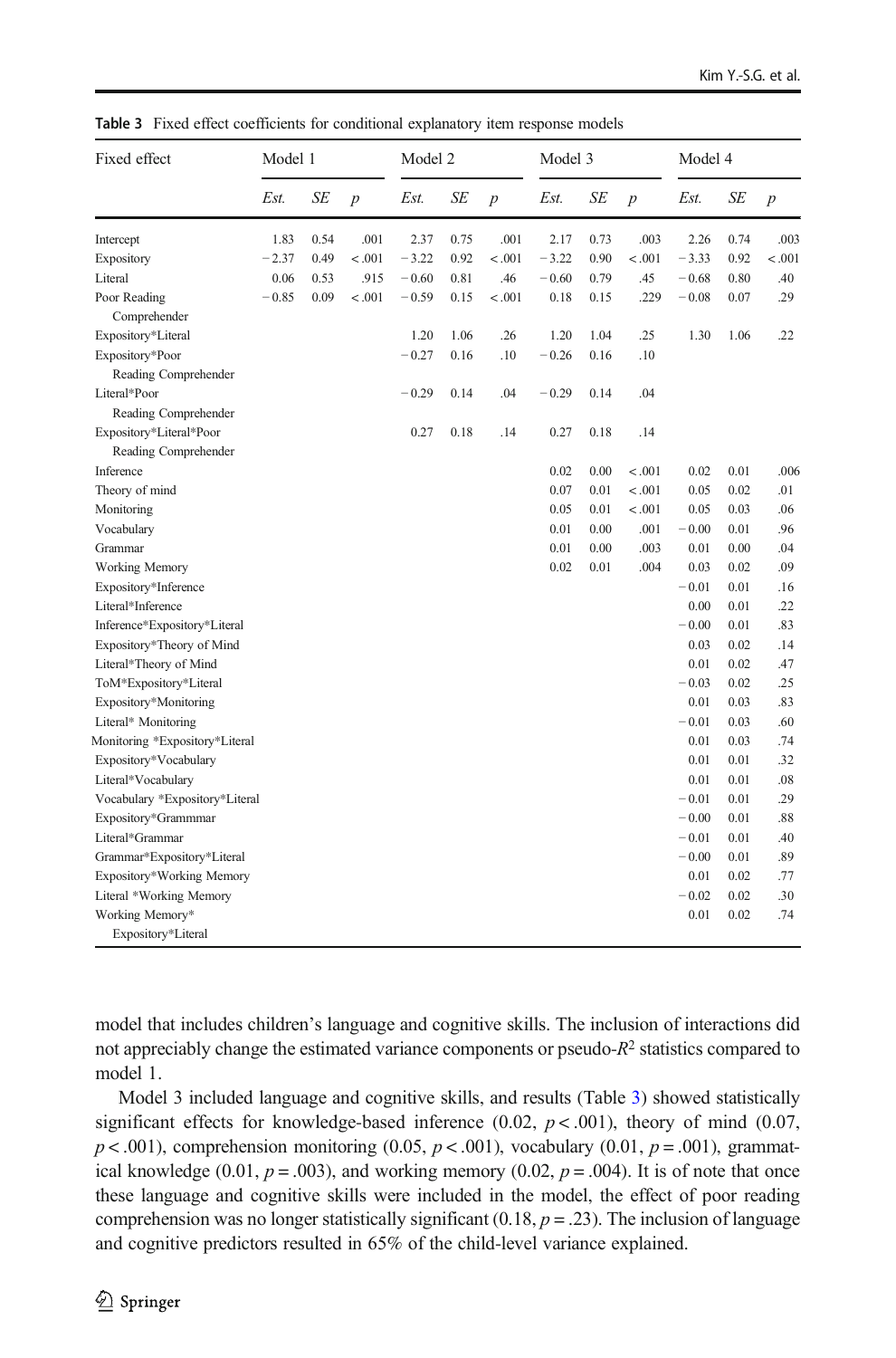

Fig. 1 Interactions between literal and inferential comprehension questions and reading comprehension status (poor and typical; Comp = comprehender) on listening comprehension

The interaction between comprehension question type and poor reading comprehension status remained statistically significant  $(-0.29, p = .04)$  after accounting for language and cognitive skills. As shown in Fig. 1, poor reading comprehenders had a .82 probability of a correct response to literal items compared to .92 for inferential items, after controlling for the language and cognitive skills. Typical reading comprehenders had a .83 probability of a correct response on literal items compared to .90 for inferential questions.

### Research question 4: Do text genre, question type, and reading comprehension status explain children's performance on listening comprehension after accounting for children's language and cognitive skills? Do the effects of text genre and question type on listening comprehension vary by children's language and cognitive skills?

Model 4 included interaction terms of language and cognitive skills with genre (expository vs. narrative) and question type (literal vs. inferential). However, results yielded no statistically significant interactions ( $ps \ge 0.08$ ; Table [3](#page-11-0)).

## **Discussion**

The primary goal of this study was to investigate the relations of multiple strands of factors child, text, and assessment (question types)—to listening comprehension, using data from second graders. Overall results corroborated the hypothesized roles of these factors, but nuances were revealed.

One of the striking findings in the present study is a large amount of variance attributable to between-item differences (33%). A similar result was also reported in a study on reading comprehension (Collins et al., [2020\)](#page-17-0). Together, these results indicate that differences between items play a large role in one's performance on discourse comprehension tasks—that is, children's performance on comprehension tasks can vary depending on items to some extent.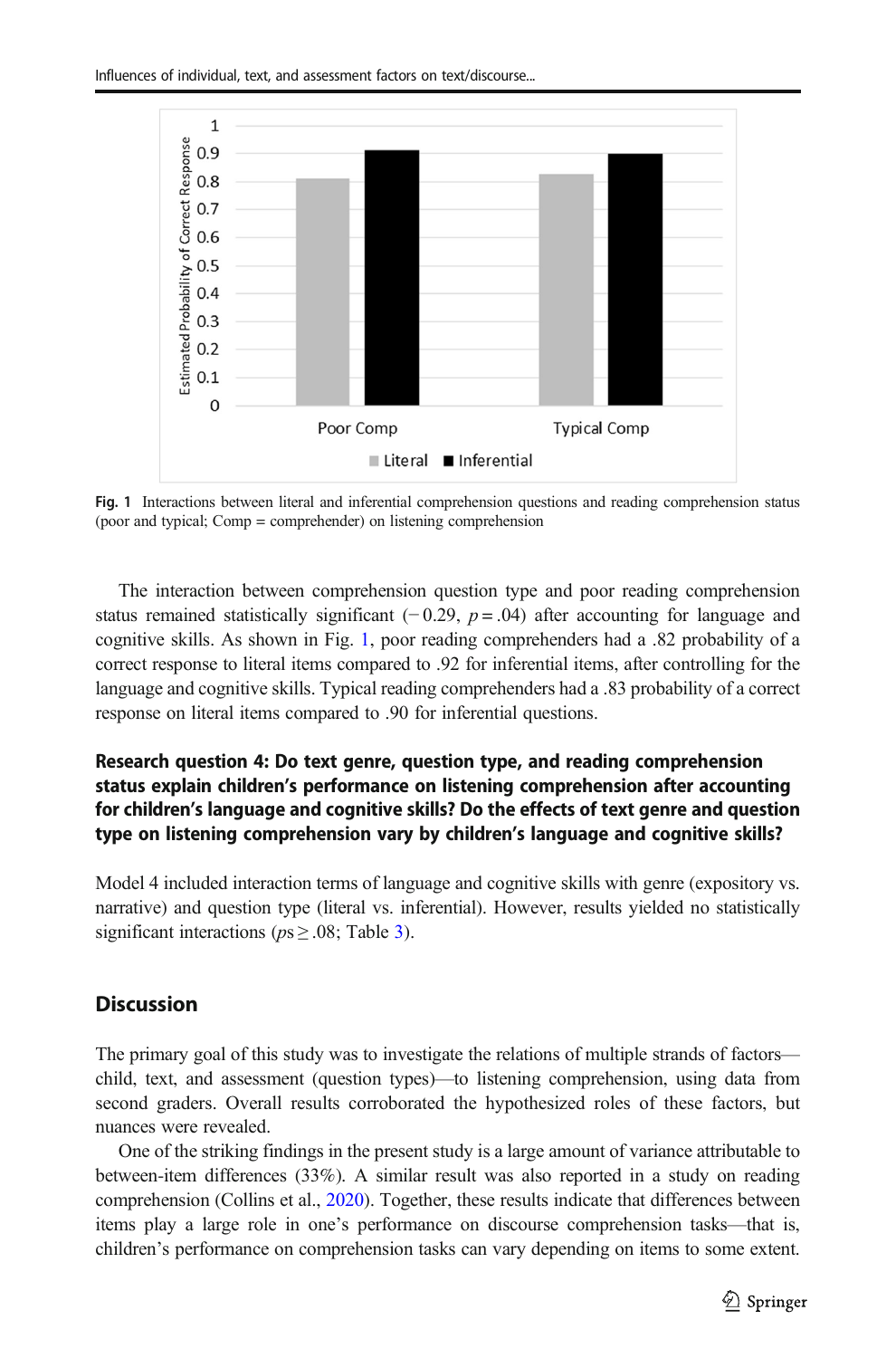In the present study, we included literal and inferential questions as an item (or assessment) feature and found that after accounting for genre and reading comprehension status, there was no difference between literal and inferential comprehension questions. This finding is discrepant with previous studies of reading comprehension, which reported that literal comprehension questions are easier than inferential questions (Alonzo et al., [2009;](#page-16-0) Basaraba et al., [2013](#page-16-0)). Note though that our findings are on listening comprehension, not reading comprehension, and our results were after accounting for poor reader status and a text feature, genre, whereas previous studies did not account for these factors. Furthermore, there was a moderation effect such that poor reading comprehenders had a slightly higher probability than typical comprehenders of getting inferential comprehension questions correct, once language and cognitive skills were accounted for. This result appears discrepant from previous studies that found differences in both inferential and literal types of questions (Potocki et al., [2013](#page-18-0)) or that reported no differences based on question type (Miller & Smith, [1985\)](#page-18-0). However, results of prior work and the present study cannot be directly compared because of an important difference—in the present study, children's language and cognitive skills (working memory, vocabulary, grammatical knowledge, knowledge-based inference, perspective taking, and comprehension monitoring) were controlled whereas in previous studies, they were not. In addition, although the interaction was statistically significant, the effect was very small (2% probability difference), and the statistical significance was likely due to a large sample size in the present study. Thus, the present results indicate that a child's score in listening comprehension was not likely to be considerably different even if he or she was given exclusively literal or inferential comprehension questions. However, this certainly does not imply that measuring both literal and inferential comprehension questions is unimportant. Instead, the results suggest that a large amount of variance in listening comprehension is attributable to between-item differences, and only a small amount of variance (4%) is explained by literal and inferential question types.

These results indicate a need for being cognizant of the roles of item differences in children's performance on comprehension tasks and a need for careful attention to items in comprehension tasks. Although items might appear similar in terms of demands (e.g., requiring recall of texts), a careful look (e.g., in a causal network analysis) might reveal differential roles of the requested information in the texts, which might influence student performance. Results also indicate that measuring comprehension skill with multiple tasks and varying item types, and using a latent variable as an analytical approach would help capture listening comprehension with precision. Finally, these results warrant future work to shed light on assessment of discourse comprehension. For example, future work is warranted to expand our understanding of various item features in reading and listening comprehension. Future work should also investigate an assessment's response format (open-ended vs. multiple choice) as it has been shown to play a role in reading comprehension performance (Collins et al., [2020](#page-17-0); Reardon et al., [2018](#page-19-0)). Response format might also be a factor in listening comprehension performance, but we could not examine this because all the items in the present study had an open-ended response format.

The present study also revealed that a substantial amount of variance is attributable to between-passage differences (18%), and it is marked that text genre (narrative vs. expository) explained almost all the variance due to between-passage differences (98% of 18%), indicating the important role of text genre in discourse comprehension (Alvermann et al., [1995;](#page-16-0) Wolfe, [2005](#page-19-0)). The explanatory role of text genre indicates that genre captures many differences in texts at least for children in grade 2. However, it is difficult to completely separate genre from other features (e.g., content, item difficulty, text complexity). One possibility of the substantial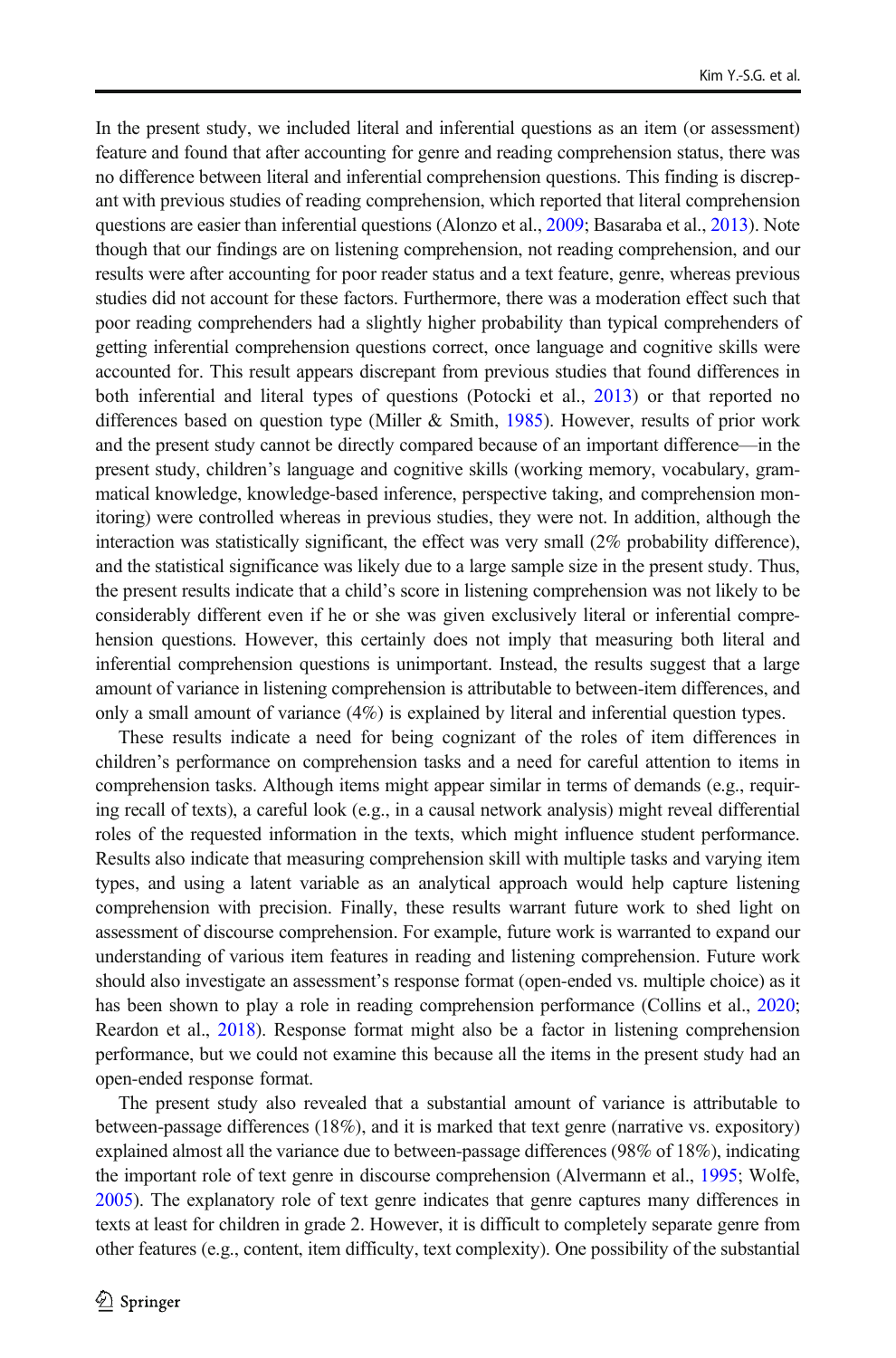role of genre is that item difficulties or text complexities systematically differed along the lines of the genre. As shown in the "[Results](#page-8-0)" section, students' performance on narrative texts was lower than on informational texts, indicating differences in item difficulties by genre. Text complexity as measured by Lexile ranged from 210 to 600 for the informational texts and from 410 to 800 for the narrative texts, but two out of three passages in narrative genre had identical values with two informational passages. That is, only one passage in narrative genre had higher Lexile, and one informational passage had lower Lexile. It appears that text complexity measured by Lexile is not likely the primary explanation for the observed role of text genre. Future studies with an experimental design that manipulates factors (e.g., see Wolfe & Mienko, [2007](#page-19-0), for a study with adults) are needed to further elucidate and tease out the roles of specific text features on one's performance on comprehension tasks.

The greater difficulty of expository texts (.37 probability of success on expository text items) than narrative texts (.86 probability of success on narrative text items) is convergent with some previous studies in reading comprehension (Best et al., [2008;](#page-16-0) Williams et al., [2004](#page-19-0); Wolfe & Woodwyk, [2010\)](#page-19-0), but not with Collins et al.'s ([2020](#page-17-0)) study, which revealed no significant differences in performance as a function of text genre. The difference in listening comprehension in the present study versus reading comprehension in previous studies does not explain the discrepancy given the mixed findings in reading comprehension studies. Our results add to the literature by showing a difference in difficulty between narrative and expository texts after controlling for the type of comprehension questions and children's language and cognitive skills. Prior work suggested that the difference in difficulty between narrative texts and expository texts is likely due to multiple factors—differences in children's familiarity (Duke, [2000](#page-17-0)), density of information and language demands (Meyer & Ray, [2011](#page-18-0)), reliance on topic knowledge (Wolfe & Woodwyk, [2010](#page-19-0)), and variability in text structures (Duke, [2000;](#page-17-0) Williams et al., [2004\)](#page-19-0). Overall, these results indicate differences in test scores in listening comprehension when the same children are given narrative versus expository texts and, therefore, underscore the importance of including both narrative and expository texts when measuring children's listening comprehension.

A surprising finding in the present study was a smaller-than-expected amount of variance attributable to between-child differences (8%). To our knowledge, no previous studies have examined variances attributable to child, text, and assessment factors in children's listening comprehension; therefore, the present result cannot be compared. However, a previous study on reading comprehension has shown that a substantial amount of variance in children's item responses was attributable to between-child differences (Collins et al., [2020](#page-17-0)). It is unclear what explains the difference in the amount of variance attributable to between-child differences in listening comprehension versus reading comprehension. One apparent difference in listening versus reading comprehension is the availability of texts—in reading contexts, texts are available as long as access to texts is allowed after the child finishes reading in the assessment protocol, whereas in oral contexts, texts are not available. However, whether, and if so how, this fact explains the difference in the amount of variance attributable to child factors remains an open question.

The smaller amount of variance attributable to between-child differences compared to item features and text (genre) features should not be taken to indicate that child characteristics are less important to discourse comprehension than passage and item factors. Convergent with previous studies (e.g., Cain & Oakhill, [1999;](#page-16-0) Florit et al., [2014;](#page-17-0) Kim, [2015,](#page-18-0) [2020](#page-18-0)), children's reading comprehension status and their language and cognitive skills (working memory, vocabulary, grammatical knowledge, knowledge-based inference, perspective taking, and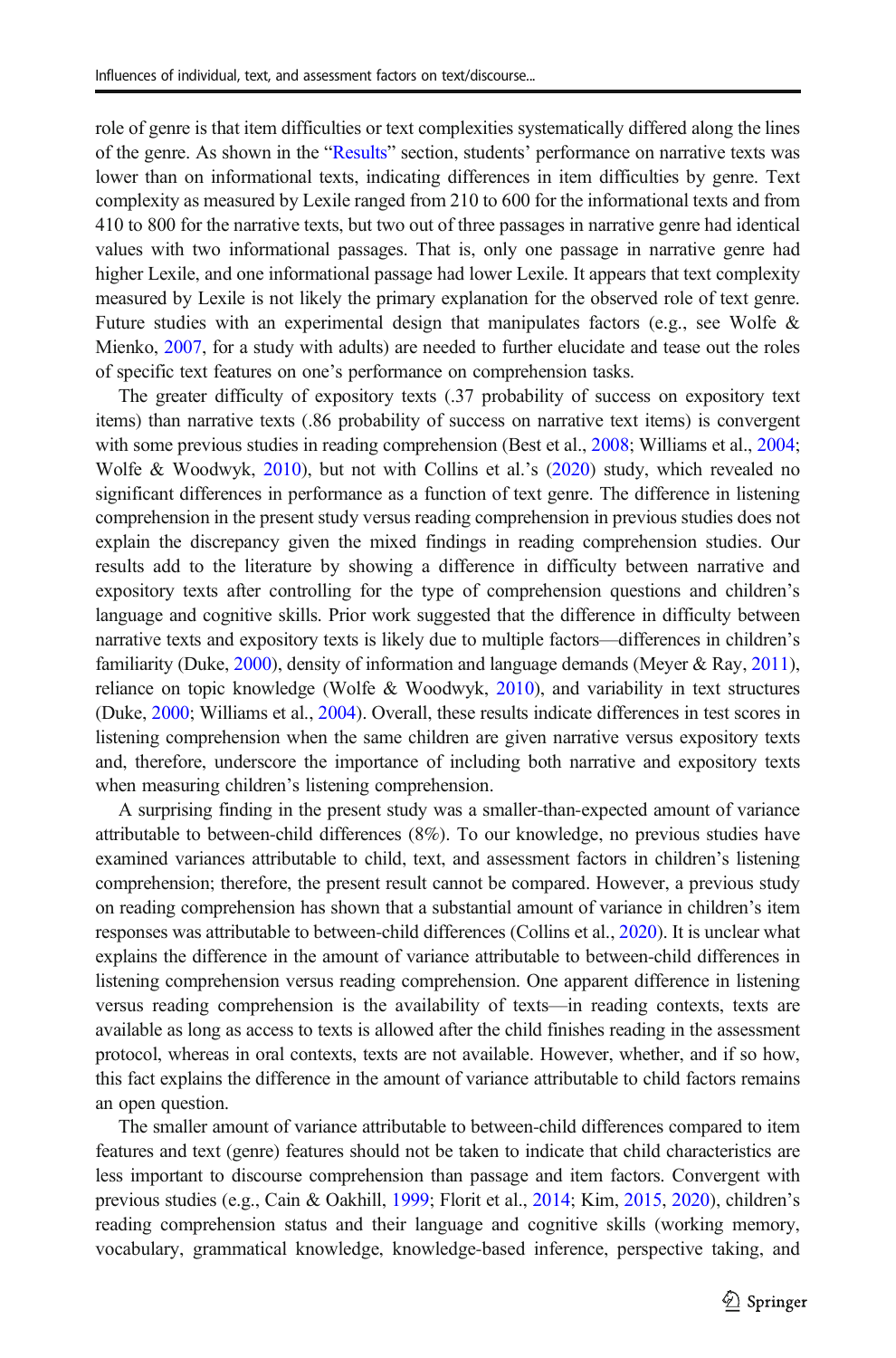comprehension monitoring) were related to accuracy in children's responses. In fact, the included language and cognitive skills explained 65% of variance attributable to betweenperson differences. As expected, children's language and cognitive skills were related to their performance on listening comprehension. Also as expected, struggling readers had a lower likelihood of getting items correct in listening comprehension. Furthermore, the difference between poor readers and typically developing readers disappeared once language and cognitive skills were taken into consideration, indicating that the included language and cognitive skills explain the difference between poor readers and typically developing readers in listening comprehension. Overall, these results, in conjunction with prior work, indicate that child factors do influence one's performance in listening comprehension, but text features, such as genre, and item features should be taken into consideration for their roles in discourse comprehension.

Beyond the main effects of children's language and cognitive skills, we also investigated their potential moderation with question type and genre. One might speculate that, for example, inference may have a greater effect on inferential comprehension questions compared to literal comprehension questions (Eason et al., [2012\)](#page-17-0). Similarly, theory of mind, one's understanding of others' mental states such as thoughts, intentions, and emotions, may be more relevant to narrative text comprehension because narrative texts involve interactions among characters, and thus, theory of mind may be critical to successful narrative comprehension. However, none of the interactions was statistically significant, suggesting that the various language and cognitive skills did not differentially influence, based on genre or question type, the accuracy of a child's response to listening comprehension questions.

#### Limitations, implications, and future directions

The present study revealed the roles of multiple strands of factors—individual, text, and question type factors—in children's listening comprehension performance. However, limited features were examined, particularly for the assessment strand as literal versus inferential question type explained only a small amount of the variance attributable to between-item differences. In addition, although we included relatively comprehensive language and cognitive skills, additional variables merit attention. In particular, future work should include topic knowledge for its potential moderation with genre, given prior evidence on a greater role of topic knowledge in expository texts (Kaefer et al., [2015;](#page-17-0) McKeown et al., [1992\)](#page-18-0).

The null effect of poor reading comprehender status once language and cognitive skills were controlled for supports that the poor comprehender status is largely explained by these language and cognitive skills. However, status of poor reading comprehenders versus typical reading comprehenders is influenced not only by comprehension skills but also by decoding/ word reading skills. Therefore, the poor comprehender group is composed of children with heterogeneous profiles of skills, including their primary weaknesses in word reading, language comprehension, or both.

The results of the present study suggest a need for a deeper understanding of factors that influence children's discourse comprehension, listening comprehension in particular. The complexity of assessment of discourse comprehension has been widely recognized in reading comprehension (Collins et al., [2020](#page-17-0); Francis et al., [2005](#page-17-0); Francis et al., [2006\)](#page-17-0), but little attention has been paid to its implications for listening comprehension. Specifically, the large amount of variance attributable to between-item differences indicates a need to better understand item features that influence one's performance in listening comprehension tasks. In practice, the effects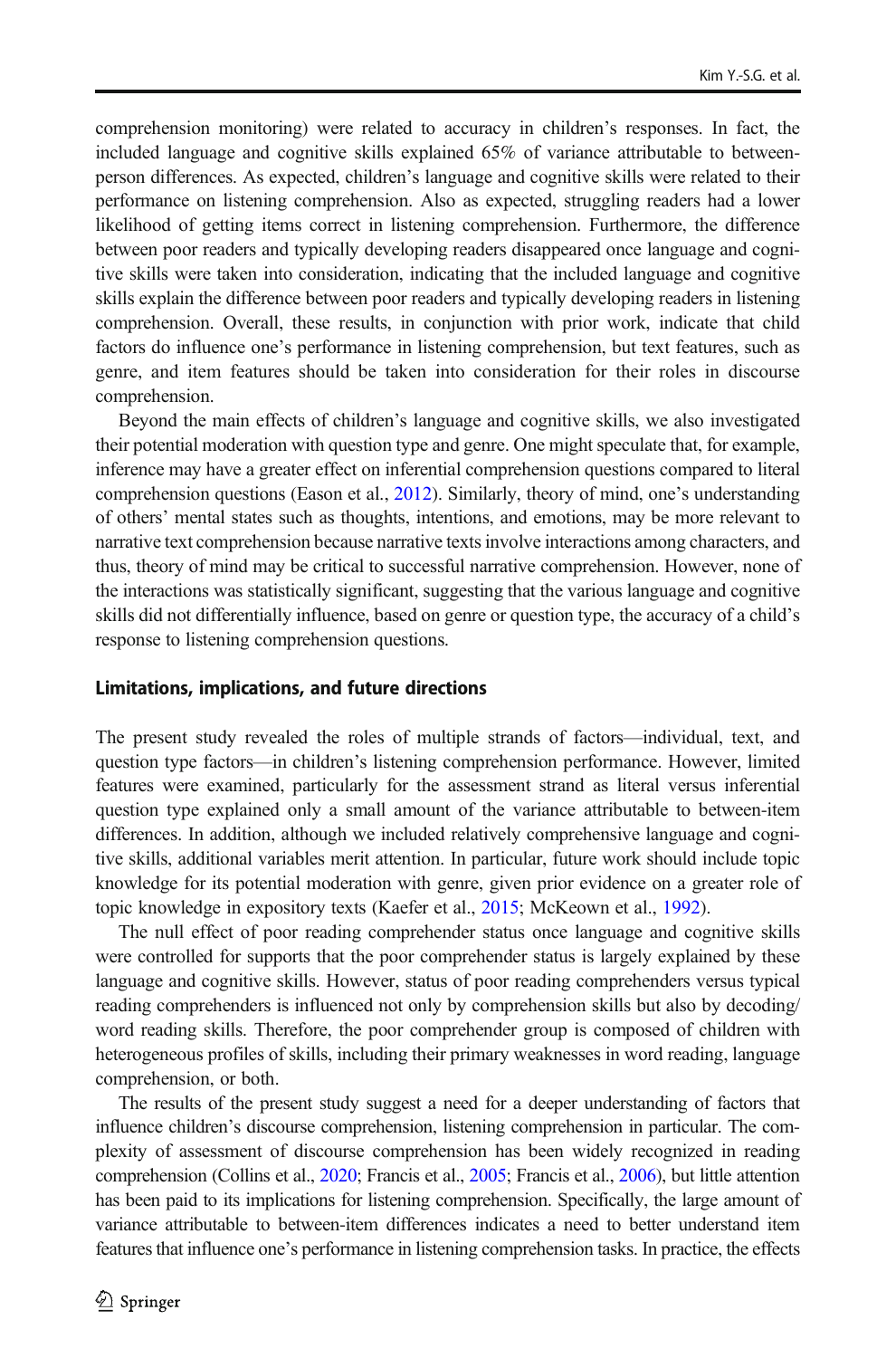<span id="page-16-0"></span>of narrative versus expository texts indicate a need for including both types of texts in measurement of listening comprehension. In other words, to accurately measure one's listening comprehension, ideally multiple tasks that include both narrative and expository texts with a variety of item features are needed because relying on a single task or format is likely to paint only a partial picture of one's listening comprehension skill. The use of multiple tasks, however, is not often feasible in many settings including schools due to limited time and resources, and therefore, efforts are needed to develop an accurate but efficient measurement of discourse comprehension that is aligned with theoretical models.

Acknowledgements This research was supported by the grant from the Institute of Education Sciences, US Department of Education (R305A130131 & R305A180055) and National Institute of Child Health and Human Development (P50HD052120). The content is solely the responsibility of the authors and does not necessarily represent the official views of the funding agency. The author(s) wish to thank participating schools and children.

### References

- Alonzo, J., Basaraba, D., Tindal, G., & Carriveau, R. S. (2009). They read, but how well do they understand? An empirical look at the nuances of measuring reading comprehension. Assessment for Effective Intervention, 35(1), 34–44. <https://doi.org/10.1177/1534508408330082>.
- Alvermann, D. E., Hynd, C. E., & Qian, G. (1995). Effects of interactive discussion and text type on learning counterintuitive science concepts. Journal of Educational Research, 88, 146–154.
- Applegate, M. D., Quinn, K. B., & Applegate, A. J. (2002). Levels of thinking required by comprehension questions in informal inventories. The Reading Teacher, 56, 174–180.
- Arslan, B., Hohenberger, A., & Verbrugge, R. (2017). Syntactic recursion facilitates and working memory predicts recursive theory of mind. PLoS One, 12(1). [https://doi.org/10.1371/journal.pone.0169510.](https://doi.org/10.1371/journal.pone.0169510)
- Baker, L. (1984). Children's effective use of multiple standards for evaluating their comprehension. Journal of Educational Psychology, 76, 588–597.
- Basaraba, D., Yovanoff, P., Alonzo, J., & Tindal, G. (2013). Examining the structure of reading comprehension: Do literal, inferential, and evaluative comprehension truly exist? Reading and Writing: An Interdisciplinary Journal, 26, 349–379. <https://doi.org/10.1007/s11145-012-9372-9>.
- Bates, D., Mächler, M., Bolker, B., & Walker, S. (2014). Fitting linear mixed-effects models using lme4. arXiv preprint arXiv:1406.5823.
- Best, R. M., Floyd, R. G., & McNamara, D. S. (2008). Differential competencies contributing to children's comprehension of narrative and expository texts. Reading Psychology, 29(2), 137–164. [https://doi.](https://doi.org/10.1080/02702710801963951) [org/10.1080/02702710801963951](https://doi.org/10.1080/02702710801963951).
- Brewer, W. F. (1980). Literary theory, rhetoric, and stylistics: Implications for psychology. In R. J. Shapiro, B. C. Bruce, & W. F. Brewer (Eds.), Theoretical issues in reading comprehension (pp. 221–239). Hillsdale: Erlbaum.
- Cain, K. (2007). Grammatical awareness and reading ability: Is there any evidence for a special relationship? Applied PsychoLinguistics, 28, 679–694. [https://doi.org/10.1017/S0142716407070361.](https://doi.org/10.1017/S0142716407070361)
- Cain, K., & Oakhill, J. V. (1999). Inference making ability and its relation to comprehension failure in young children. Reading and Writing: An Interdisciplinary Journal, 11, 489–503.
- Cain, K., & Oakhill, J. V. (2006). Profiles of children with specific reading comprehension difficulties. British Journal of Educational Psychology, 76, 683–696. <https://doi.org/10.1348/000709905X67610>.
- Cain, K., Oakhill, J., & Bryant, P. (2004). Children's reading comprehension ability: Concurrent prediction by working memory, verbal ability, and component skills. Journal of Educational Psychology, 96, 31-42. <https://doi.org/10.1037/0022-0663.96.1.31>.
- Carnine, D. W., Silbert, J., Kame'enui, E. J., & Tarver, S. G. (2010). Direct instruction reading (5th ed.). Boston: Merrill.
- Carrow-Woolfolk, E. (1999). Comprehensive assessment of spoken language. Bloomington: Pearson Assessment.
- Catts, H., Adlof, S. M., & Ellis Weismer, S. E. (2006). Language deficits in poor comprehenders: A case for the simple view of reading. Journal of Speech, Language, and Hearing Research, 49(2), 278–293. doi:10.92- 4388/06/4902-0278.
- Cecil, N. L., Baker, S., & Lozano, A. S. (2015). Striking a balance: A comprehensive approach to early literacy (5th ed.). Scottsdale: Holcomb Hathaway.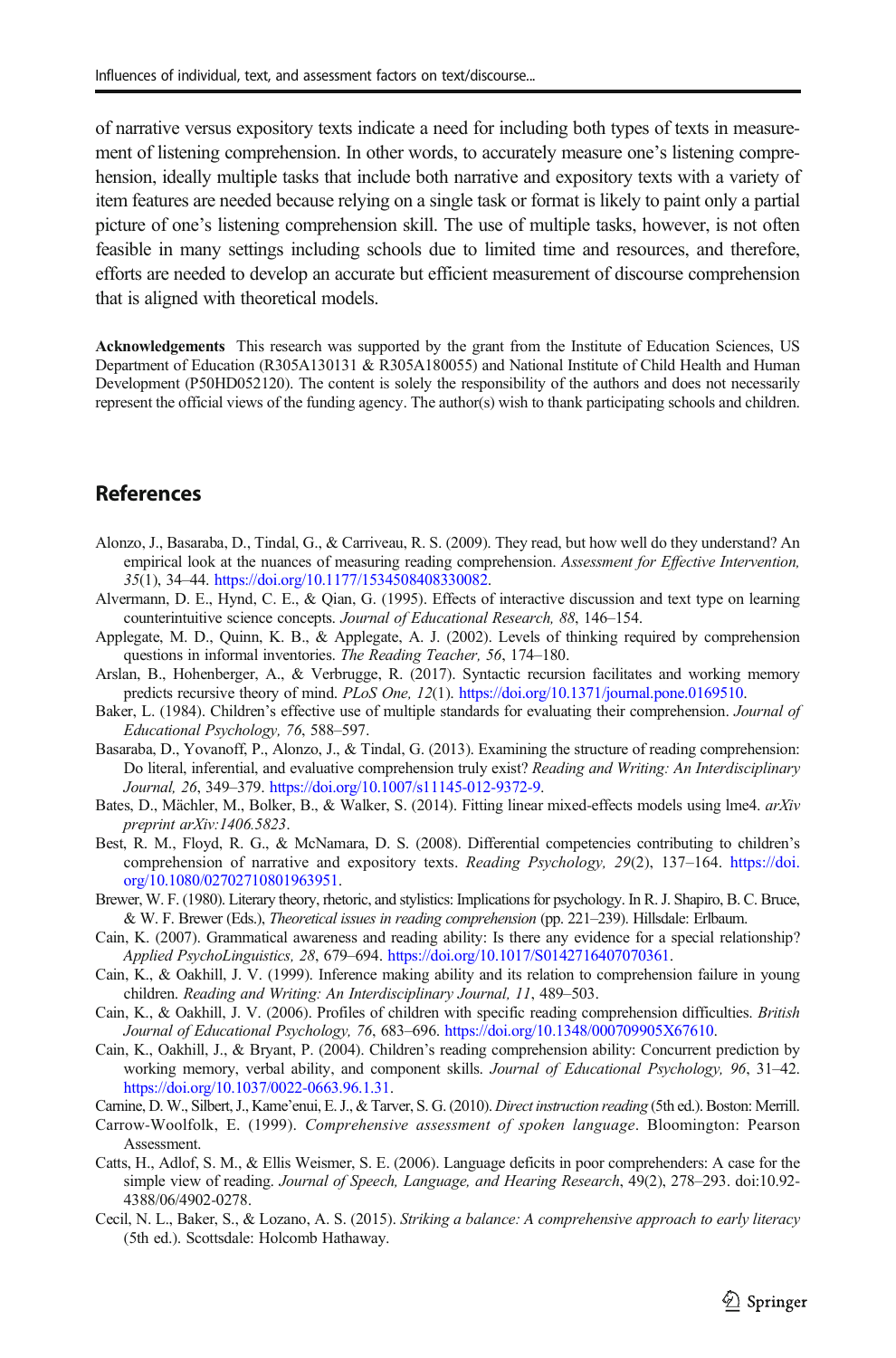- <span id="page-17-0"></span>Collins, A. A., Compton, D. L., Lindstrom, E. R., & Gilbert, J. K. (2020). Performance variations across reading comprehension assessments: Examining the unique contributions of text, activity, and reader. Reading and Writing: An Interdisciplinary Journal. [https://doi.org/10.1007/s11145-019-09972-5,33,605,634.](https://doi.org/10.1007/s11145-019-09972-5,33,605,634)
- Conners, F. A. (2009). Attentional control and the simple view of reading. Reading and Writing: An Interdisciplinary Journal, 22, 591–613. [https://doi.org/10.1007/s11145-008-9126-x.](https://doi.org/10.1007/s11145-008-9126-x)
- Cromley, J., & Azevedo, R. (2007). Testing and refining the direct and inferential mediation model of reading comprehension. Journal of Educational Psychology, 99, 311–325. [https://doi.org/10.1037/0022-](https://doi.org/10.1037/0022-0663.99.2.311) [0663.99.2.311](https://doi.org/10.1037/0022-0663.99.2.311).
- Daneman, M., & Merikle, P. M. (1996). Working memory and language comprehension: A meta-analysis. Psychonomic Bulletin & Review, 3, 422–433.
- Davey, B., & Macready, G. B. (1985). Prerequisite relations among inference tasks for good and poor readers. Journal of Educational Psychology, 77, 539–552.
- De Boeck, P., & Wilson, M. (2004). A framework for item response models. In P. De Boeck & M. Wilson (Eds.), Explanatory item response models: A generalized linear and nonlinear approach (pp. 3–41). New York: Springer.
- Derewianka, B. (1990). Exploring how texts work. Rozelle: Primary English Teaching Association.
- Duke, N. K. (2000). 3.6 minutes per day: The scarcity of informational texts in first grade. Reading Research Quarterly, 35, 202–224.
- Duke, N. K., & Kays, J. (1998). "Can I say 'once upon a time'?" Kindergarten children developing knowledge of information book language. Early Childhood Research Quarterly, 13, 295–318.
- Eason, S., Goldberg, L. F., Young, K. M., Geist, M. C., & Cutting, L. E. (2012). Reader-text interactions: How differential text and question types influence cognitive skills needed for reading comprehension. Journal of Educational Psychology, 104, 515–528.
- Ehrlich, M. F., Remond, M., & Tardieu, H. (1999). Processing of anaphoric devices in young skilled and less skilled comprehenders: Differences in metacognitive monitoring. Reading and Writing, 11, 29–63.
- Florit, E., & Cain, K. (2011). The simple view of reading: Is it valid for different types of alphabetic orthographies? Educational Psychology Review, 23, 553–576. [https://doi.org/10.1007/s10648-011-9175-6.](https://doi.org/10.1007/s10648-011-9175-6)
- Florit, E., Roch, M., & Levorato, M. C. (2011). Listening text comprehension of explicit and implicit information in preschoolers: The role of verbal and inferential skills. Discourse Processes, 48, 119–138. [https://doi.](https://doi.org/10.1080/0163853X.2010.494244) [org/10.1080/0163853X.2010.494244](https://doi.org/10.1080/0163853X.2010.494244).
- Florit, E., Roch, M., & Levorato, M. C. (2014). Listening text comprehension in preschoolers: A longitudinal study on the role of semantic components. Reading and Writing: An Interdisciplinary Journal, 27, 793–817. [https://doi.org/10.1007/s11145-013-9464-1.](https://doi.org/10.1007/s11145-013-9464-1)
- Francis, D. J., Fletcher, J. M., Catts, H., & Tomblin, J. B. (2005). Dimensions affecting the assessment of reading comprehension. In S. G. Paris & S. A. Stahl (Eds.), Children's reading comprehension and assessment (pp. 35–49). Mahwah: Erlbaum.
- Francis, D. J., Snow, C. E., August, D., Carlson, C. D., Miller, J., & Iglesias, A. (2006). Measures of reading comprehension: A latent variable analysis of the diagnostic assessment of reading comprehension. Scientific Studies of Reading, 10, 301–322. [https://doi.org/10.1207/s1532799xssr1003\\_6.](https://doi.org/10.1207/s1532799xssr1003_6)
- Gillam, R. B., & Pearson, N. A. (2004). Test of Narrative Language. Austin: Pro-Ed.
- Goldman, S. R., & Rakestraw, J. A. (2000). Structural aspects of constructing meaning from text. In M. L. Kamil, P. B. Mosenthal, P. D. Pearson, & R. Barr (Eds.), Handbook of reading research (Vol. 3, pp. 311-335). Mahwah: Erlbaum.
- Gough, P. B., & Tunmer, W. E. (1986). Decoding, reading, and reading disability. *Remedial and Special Education*, 7, 6–10.
- Graesser, A. C., Singer, M., & Trabasso, T. (1994). Constructing inferences during narrative text comprehension. Psychological Review, 101, 371–395.
- Graesser, A. C., León, J. A., & Otero, J. (2002). Introduction to the psychology of science text comprehension. In J. Otero, J. A. León, & A. C. Graesser (Eds.), The psychology of science text comprehension (pp. 1–15). Mahwah: Erlbaum.
- Holmes, B. C. (1987). Children's inferences with print and pictures. Journal of Educational Psychology, 79, 14–18.
- Hoover, W. A., & Gough, P. B. (1990). The simple view of reading. Reading and Writing: An Interdisciplinary Journal, 2, 127–160.
- Kaefer, T., Neuman, S. B., & Pinkham, A. M. (2015). Pre-existing background knowledge influences socioeconomic differences in preschoolers' word learning and comprehension. Reading Psychology, 36(3), 203–231. <https://doi.org/10.1080/02702711.2013.843064>.
- Kendeou, P., Bohn-Gettler, C. M., White, M. J., & van den Broek, P. (2008). Children's inference generation across different media. Journal of Research in Reading, 31, 259–272. [https://doi.org/10.1111/j.1467-](https://doi.org/10.1111/j.1467-9817.2008.00370.x) [9817.2008.00370.x.](https://doi.org/10.1111/j.1467-9817.2008.00370.x)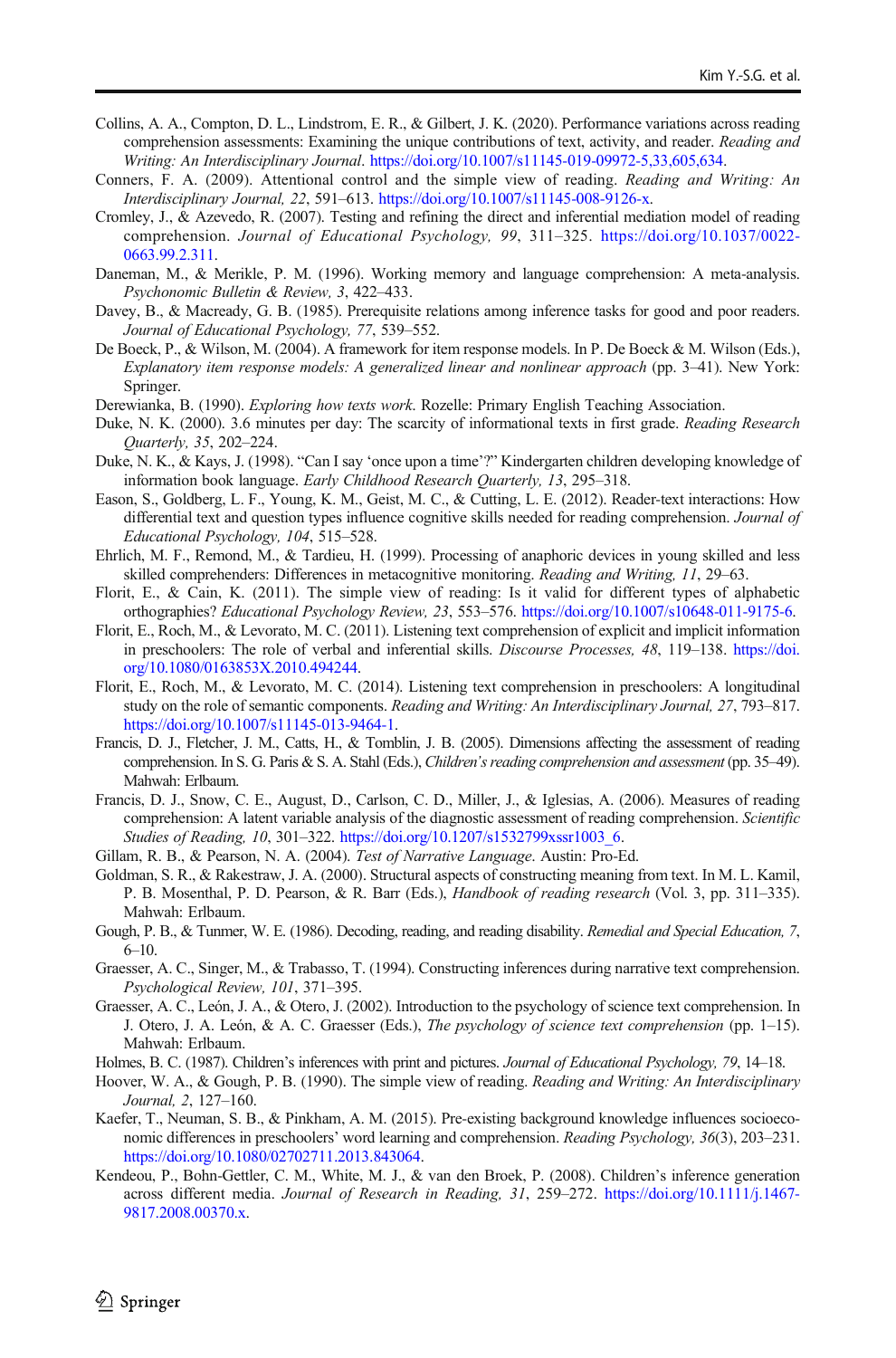- <span id="page-18-0"></span>Kim, Y.-S. (2015). Language and cognitive predictors of text comprehension: Evidence from multivariate analysis. Child Development, 86, 128–144. <https://doi.org/10.1111/cdev.12293>.
- Kim, Y.-S. G., (2016). Direct and mediated effects of language and cognitive skills on comprehension or oral narrative texts (listening comprehension) for children. Journal of Experimental Child Psychology, 141, 101– 120. <https://doi.org/10.1016/j.jecp.2015.08.003>
- Kim, Y.-S. G. (2017). Why the simple view of reading is not simplistic: Unpacking the simple view of reading using a direct and indirect effect model of reading (DIER). Scientific Studies of Reading, 21, 310–333. <https://doi.org/10.1080/10888438.2017.1291643>.
- Kim, Y.-S. G. (2020). Hierarchical and dynamic relations of language and cognitive Skills to reading comprehension: Testing the direct and indirect effects model of reading (DIER). Journal of Educational Psychology, 112(4), 667–684. [https://doi.org/10.1037/edu0000407.](https://doi.org/10.1037/edu0000407)
- Kim, Y.-S., & Phillips, B. (2014). Cognitive correlates of listening comprehension. Reading Research Quarterly, 49, 269–281. [https://doi.org/10.1002/rrq.74.](https://doi.org/10.1002/rrq.74)
- Kintsch, W. (1988). The use of knowledge in discourse processing: A construction-integration model. Psychological Review, 95, 163–182.
- Lapp, D., & Flood, J. (1986). Teaching students to read. New York: Macmillan.
- Lepola, J., Lynch, J., Laakkonen, E., Silvén, M., & Niemi, P. (2012). The role of inference making and other language skills in the development of narrative listening comprehension in 4- to 6-year old children. Reading Research Quarterly, 47, 259–282. <https://doi.org/10.1002/RRQ.020>.
- Leslie, L., & Caldwell, J. S. (2011). Qualitative reading inventory-5th Edition. Boston: Allyn & Bacon.
- Mazany, T., Pimentel, S., Orr, C. S., & Crovo, M. (2015). Reading framework for the 2015 National Assessment of Educational Progress . Retrieved from [https://www.nagb.](https://www.nagb.org/content/nagb/assets/documents/publications/frameworks/reading/2015-reading-framework.pdf) [org/content/nagb/assets/documents/publications/frameworks/reading/2015-reading-framework.pdf.](https://www.nagb.org/content/nagb/assets/documents/publications/frameworks/reading/2015-reading-framework.pdf)
- McCormick, S. (1992). Disabled readers' erroneous responses to inferential comprehension questions: Description and analyses. Reading Research Quarterly, 27, 54–77.
- McKenna, M. C., & Stahl, K. A. D. (2009). Assessment for reading instruction (Second ed.). New York: Guilford.
- McKeown, M. G., Beck, I. L., Sinatra, G. M., & Loxterman, J. A. (1992). The contribution of prior knowledge and coherent text to comprehension. Reading Research Quarterly, 27, 78–93. [https://doi.org/10.2307](https://doi.org/10.2307/747834) [/747834](https://doi.org/10.2307/747834).
- McNamara, D. S., & Magliano, J. (2009). Toward a comprehensive model for comprehension. In B. Ross (Ed.), The psychology of learning and motivation (pp. 297–384). New York: Elsevier.
- McNamara, D. S., Kintsch, W., Songer, N. B., & Kintsch, E. (1996). Are good texts always better? Interactions of text coherence, background knowledge, and levels of understanding in learning from text. Cognition and Instruction, 14, 1–43. [https://doi.org/10.1207/sl532690xcil401\\_l](https://doi.org/10.1207/sl532690xcil401_l).
- Meyer, B. J., & Ray, M. N. (2011). Structure strategy interventions: Increasing reading comprehension of expository text. International Electronic Journal of Elementary Education, 4(1), 127–152.
- Miller, S. D., & Smith, D. E. P. (1985). Differences in literal and inferential comprehension after reading orally and silently. Journal of Educational Psychology, 77, 341–348.
- Nation, K., Clarke, P., Marshall, C., & Durand, M. (2004). Hidden language impairments in children: Parallels between poor reading comprehension and specific language impairment? Journal of Speech, Language, and Hearing Research, 47, 199–211.
- Oakhill, J. V. (1984). Inferential and memory skills in children's comprehension of stories. British Journal of Educational Psychology, 54, 31–39.
- Oakhill, J. V., Cain, K., & Bryant, P. E. (2003). The dissociation of word reading and text comprehension: Evidence from component skills. Language & Cognitive Processes, 18, 443–468. [https://doi.org/10.1080](https://doi.org/10.1080/01690960344000008) [/01690960344000008.](https://doi.org/10.1080/01690960344000008)
- Oakhill, J., Hartt, J., & Samols, D. (2005). Levels of comprehension monitoring and working memory in good and poor comprehenders. Reading and Writing: An Interdisciplinary Journal, 18, 657–686. [https://doi.](https://doi.org/10.1007/s11145-005-3355-z) [org/10.1007/s11145-005-3355-z](https://doi.org/10.1007/s11145-005-3355-z).
- Pearson, P. D., & Dole, J. (1988). Explicit comprehension instruction: A review of research and a new conceptualization of instruction. Champaign: University of Illinois at Urbana-Champaign.
- Pearson, P. D., & Johnson, D. D. (1978). Teaching reading comprehension. New York: Holt, Rinehart, & Winston.
- Perner, J., & Wimmer, H. (1985). "John thinks that Mary thinks that..." attribution of second-order beliefs by 5to 10-year-old children. Journal of Experimental Child Psychology, 39, 437–471.
- Petscher, Y., Compton, D., Steacy, L. M., Kinnon, H., & McNeish, D. (2019). Past perspectives and new opportunities for the explanatory item response model. <https://doi.org/10.31234/osf.io/vjzet>.
- Potocki, A., Ecalle, J., & Magnan, A. (2013). Narrative comprehension skills in 5-year-old children: Correlational analysis and comprehender profiles. The Journal of Educational Research, 106, 14–26. <https://doi.org/10.1080/00220671.2012.667013>.